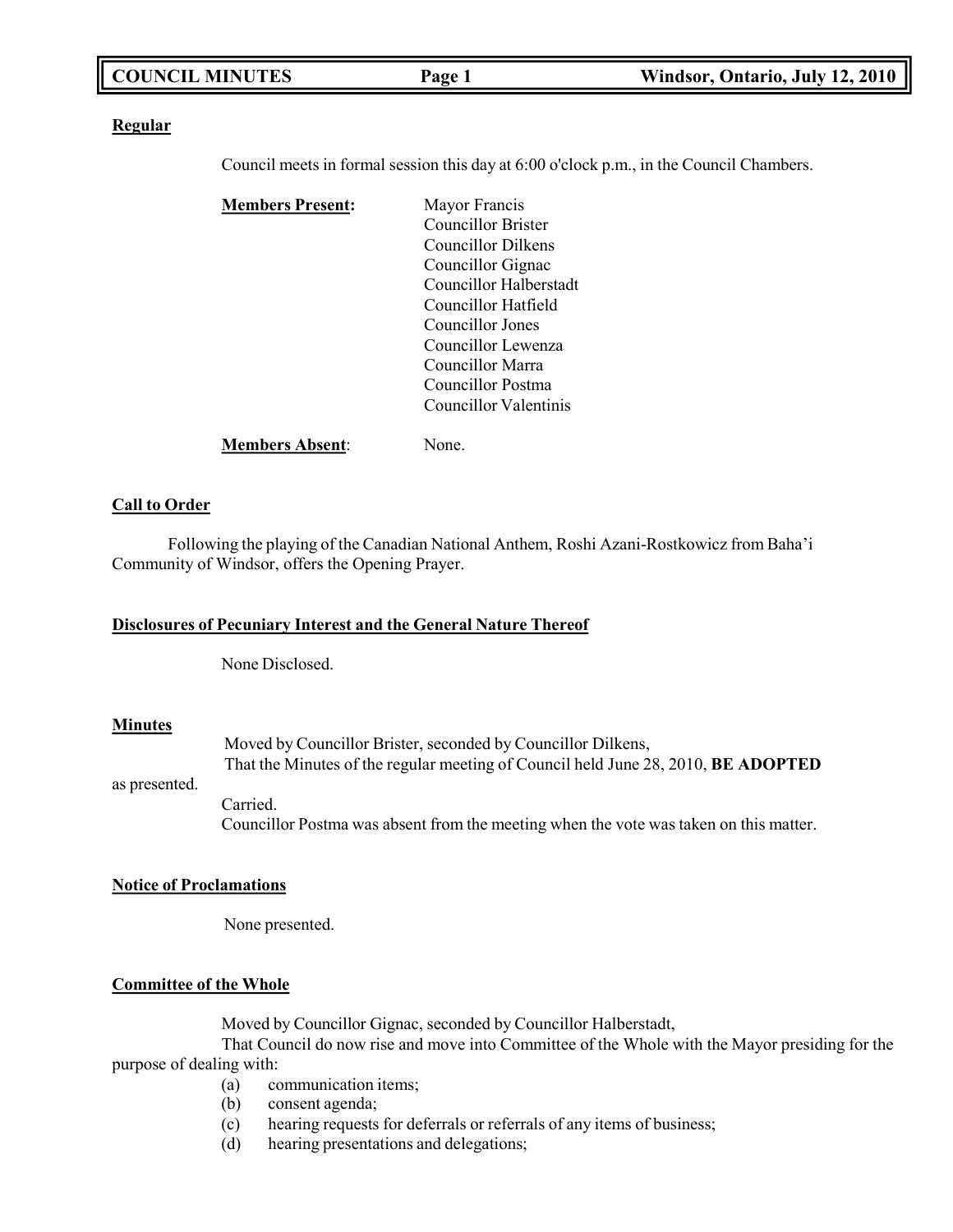- (e) consideration of business items;
- (f) consideration of Committee reports:
	- (i) **Report of Special In-Camera Meeting or other Committee as may be held prior to Council** (if scheduled);
	- (ii) **Report No. 29 of the International Relations Committee** of its meeting held May 26, 2010; and
	- (iii) **Report No. 11 of the Service Delivery Review Steering Committee** of its meeting held April 13, 2010.
- (g) consideration of by-laws 100-2010 and 112-2010 through 113-2010 (inclusive). Carried.

Councillor Postma was absent from the meeting when the vote was taken on this matter.

# **Communications**

Moved by Councillor Hatfield, seconded by Councillor Jones,

**M196–2010** That the following Communication Items 1 to 20 inclusive, as set forth in the Council Agenda **BE REFERRED** as noted, and that Communication No. 21 be dealt with as follows:

# **Communication No.21:**

Moved by Councillor Marra, seconded by Councillor Postma,

**M197-2010** That the City Solicitor **BE AUTHORIZED** to consent to an adjournment of the OMB Hearing regarding the Olde Sandwich Towne Heritage Conservation District Appeals, upon such terms and conditions as he may consider advisable in the best interests of the City of Windsor.

Carried.

| <b>Item</b>    | From                                         | <b>Description</b>                                                                                                                                                                                                                                                                                             |
|----------------|----------------------------------------------|----------------------------------------------------------------------------------------------------------------------------------------------------------------------------------------------------------------------------------------------------------------------------------------------------------------|
| $\mathbf{1}$   | Ministry of Children<br>and Youth Services   | With Our Best Future in Mind: Implementing Early Learning in Ontario<br><b>Community Development &amp; Health Commissioner</b><br>Note & File<br><b>SSC/6751</b>                                                                                                                                               |
| $\overline{2}$ | Ministry of<br>Transportation                | Ontario Ministry of Transportation Lawn Mowing Practices 2010<br><b>City Engineer</b><br>Note & File<br>ST/8821                                                                                                                                                                                                |
| 3              | Ministry of the<br>Environment               | Certificate of Approval – Municipal and Private Sewage Works – Construct<br>Storm Sewers on Raymond Avenue from Westminster Boulevard to Jefferson<br>Boulevard<br><b>City Engineer</b><br><b>Executive Director of Operations</b><br><b>Manager of Environmental Services</b><br>Note & File<br><b>SW2010</b> |
| 4              | Ministry of Education                        | Full-Day Early Learning Kindergarten Program - Funding Information for<br><b>Extended Day Fee Subsidies</b><br><b>Community Development &amp; Health Commissioner</b><br>Note & File<br><b>SSC/6751</b>                                                                                                        |
| 5              | Ministry of Community<br>and Social Services | Corporation of the City of Windsor – Ontario Works Service Plan for 2010-11<br>Note & File<br><b>SS2010</b>                                                                                                                                                                                                    |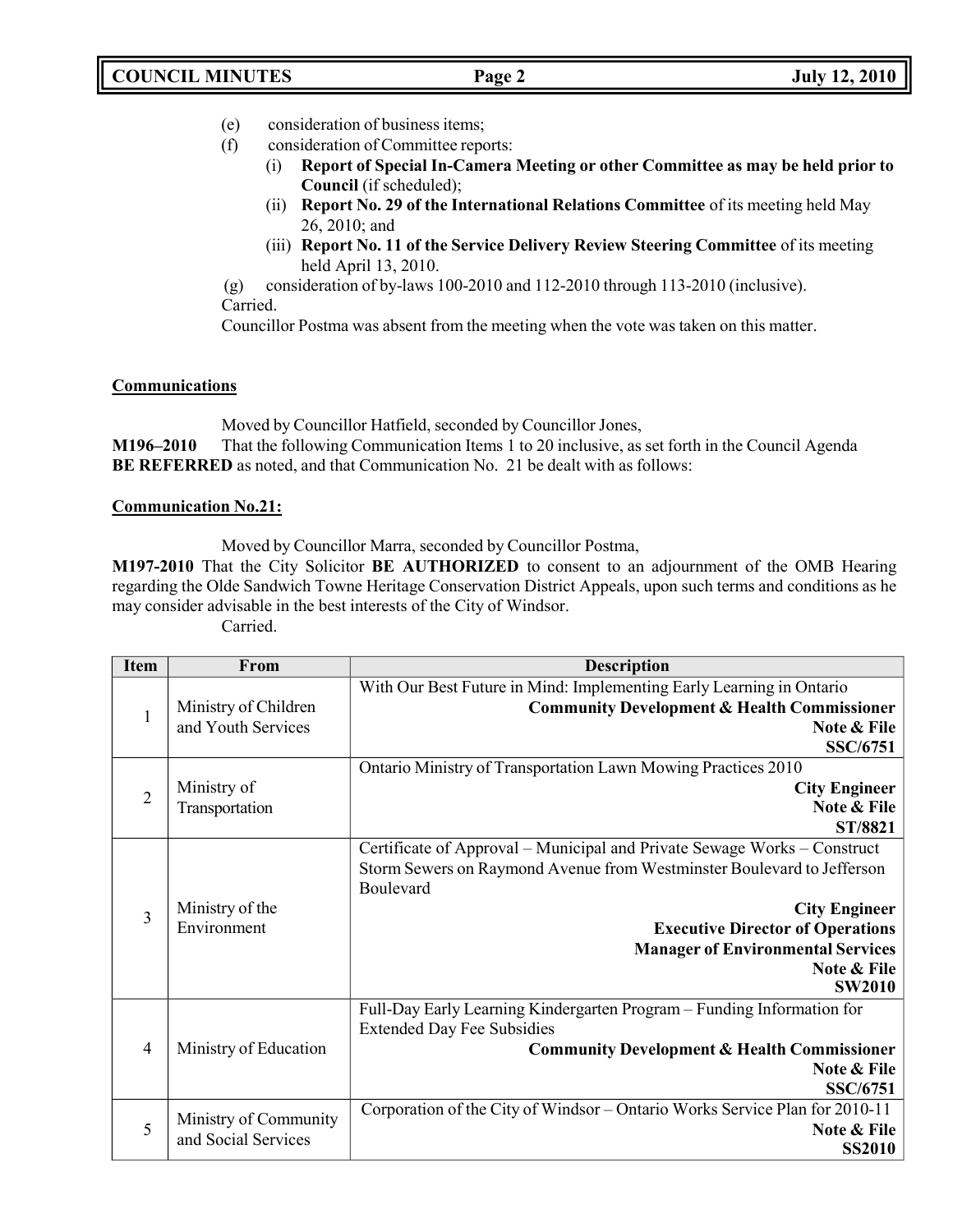**COUNCIL MINUTES Page 3 July 12, 2010**

| 6      | Association of<br>Municipalities of<br>Ontario (AMO) | Assessment Limits for Ontario: Could We Live with the Consequences?<br><b>City Treasurer</b><br>Note & File                                                                                                                                           |
|--------|------------------------------------------------------|-------------------------------------------------------------------------------------------------------------------------------------------------------------------------------------------------------------------------------------------------------|
| $\tau$ | Association of<br>Municipalities of<br>Ontario (AMO) | <b>MMA2010</b><br>Ontario Municipalities Concerned About Recent Federal Census Decision<br>Note & File<br><b>MMA2010</b>                                                                                                                              |
| 8      | City of Regina                                       | Invitation to the National Infrastructure Summit (NIS)<br><b>City Engineer</b><br><b>City Treasurer</b><br>Note & File<br>GP2010                                                                                                                      |
| 9      | Canadian Union of<br><b>Postal Workers</b>           | The Canadian Postal Service Charter and the Future<br>Note & File<br><b>MC2010</b>                                                                                                                                                                    |
| 10     | Windsor Emancipation<br>Celebration Corp.            | Invitation to the 177 <sup>th</sup> Anniversary of the Emancipation Act of 1833 Gala<br><b>COUNCIL DIRECTION REQUESTED</b><br><b>APR2010</b>                                                                                                          |
| 11     | Children's Services<br><b>System Manager</b>         | Early Learning Bulletin #6<br>Note & File<br><b>SSC/6751</b>                                                                                                                                                                                          |
| 12     | Manager of<br>Development<br>Applications            | Application of Lighting Boutique Inc. / 538318 Ontario Ltd. for Site Plan<br>Approval to permit a new lighting boutique and appliance shoppe located at<br>4072 Walker Rd.<br>Note & File<br>ZS/10727                                                 |
| 13     | Manager of<br>Development<br>Applications            | Application of Raymond Pittao in Trust / 391568 Ontario Inc. for Site Plan<br>Amendment to permit minor parking and lot access adjustments for lands<br>located at 4096 Walker Rd. & the proposed 4702 Walker Rd. building<br>Note & File<br>ZS/10726 |
| 14     | Deputy Treasurer-<br><b>Financial Accounting</b>     | Windsor Canada Utilities $-1$ <sup>st</sup> Quarter 2010 Financial Statements<br>Note & File<br><b>MU2010</b>                                                                                                                                         |
| 15     | City Solicitor                                       | Canadian Transit Company v. The Corporation of the City of Windsor<br>Note & File<br>Z/8581                                                                                                                                                           |
| 16     | Chief Financial Officer<br>& City Treasurer          | Harry Turnbull, Executive Director, Information Technology Department,<br>Wins Two Awards<br>Note & File<br>AS2010                                                                                                                                    |
| 17     | City Engineer                                        | City Centre Streetscape Phase $4 & 5 -$ Additional Parking Space on the West<br>Side of Pelissier<br>Note & File<br><b>AFB/10444</b>                                                                                                                  |
| 18     | <b>Small Business</b><br><b>Advisory Panel</b>       | Minutes of meeting held June 16, 2010 ( <i>previously distributed</i> for members of<br>Council only) (copy available upon request)<br>Note & File<br><b>MB2010</b>                                                                                   |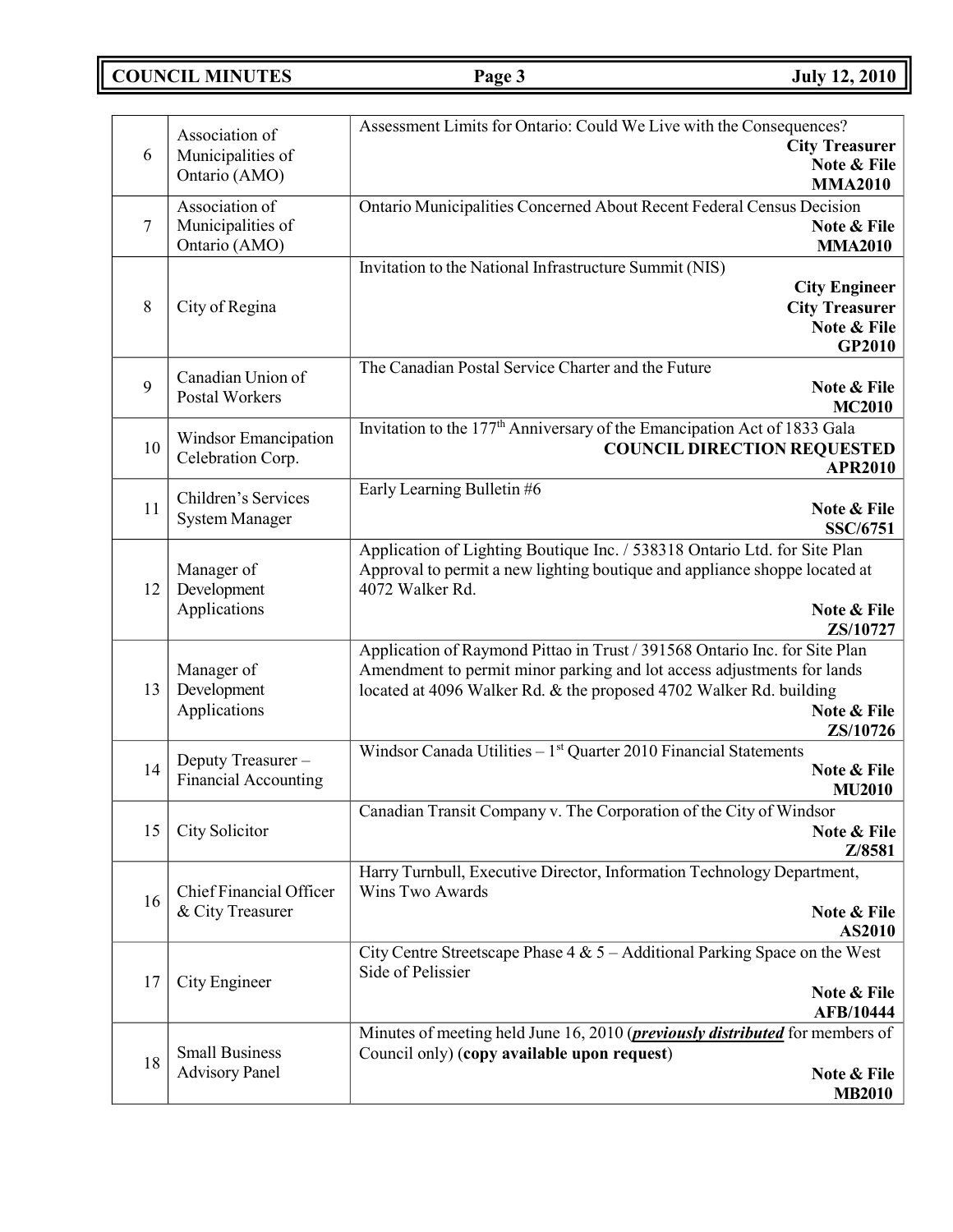| <b>COUNCIL MINUTES</b> | Page 4 | <b>July 12, 2010</b> |
|------------------------|--------|----------------------|
|                        |        |                      |

| 19 | <b>International Relations</b><br>Committee | Minutes of meeting held May 26, 2010 ( <i>previously distributed</i> for members of<br>Council only) (copy available upon request)<br>Note & File<br><b>MB2010</b>  |
|----|---------------------------------------------|---------------------------------------------------------------------------------------------------------------------------------------------------------------------|
| 20 | Seniors Advisory<br>Committee               | Minutes of meeting held June 24, 2010 ( <i>previously distributed</i> for members of<br>Council only) (copy available upon request)<br>Note & File<br><b>MB2010</b> |
| 21 | Canadian Transit<br>Company                 | OMB Case PL 090206 - Adjournment Request<br><b>Council Direction Requested</b><br>Z/8581                                                                            |

Carried.

# **Consent Agenda**

Moved by Councillor Lewenza, seconded by Councillor Marra,

That the following Consent Agenda and the recommendations contained in the administrative reports **BE APPROVED** as amended:

- Item 2 Delegation of Authority and ISF Projects
- Item 4 Home Office Technical Configuration for City Council
- Item 6 Dedicated Gas Tax Funds for Public Transportation Program
- Item 8 Request for Amendment to Agreement After-School Strategy CONFIRM AND RATIFY
- Item 9 Request for Amendment to Agreement ISF Contribution CONFIRM AND RATIFY

Carried.

#### **Deferrals and/or Referrals and Withdrawals**

# **By-law 100-2010 – a by-law to close, stop up and convey the 3.65 metre (12 foot) wide northerly and southerly portions of Cleary Street, easterly from Glenwood Avenue, City of Windsor**

Moved by Councillor Gignac, seconded by Councillor Marra,

**M198-2010** That first, second and third reading of By-law 100-2010, being a by-law to close, stop up and convey the 3.65 metre (12 foot) wide northerly and southerly portions of Cleary Street, easterly from Glenwood Avenue, City of Windsor, **BE DEFERRED** to the August 9, 2010 meeting of City Council, to allow for further review by administration.

Carried.

**Item 1 – Shared Service Review Project AND Report No. 11 of the Service Delivery Review Steering Committee at its meeting held April 13, 2010** – at the request of Councillor Lewenza, this matter is being deferred to a future meeting of Council, to allow for Council to be provided with the preliminary findings to date of the Water/Wastewater Study.

**Item 5 - Agreements with the Province of Ontario re Additional Projects Resulting from Windsor-Essex Parkway Announcement** – at the request of Mr. Ken Mailloux, Ward 1 resident, this matter is being deferred a minimum of 6 weeks, to allow opportunity for the affected residents to review the material.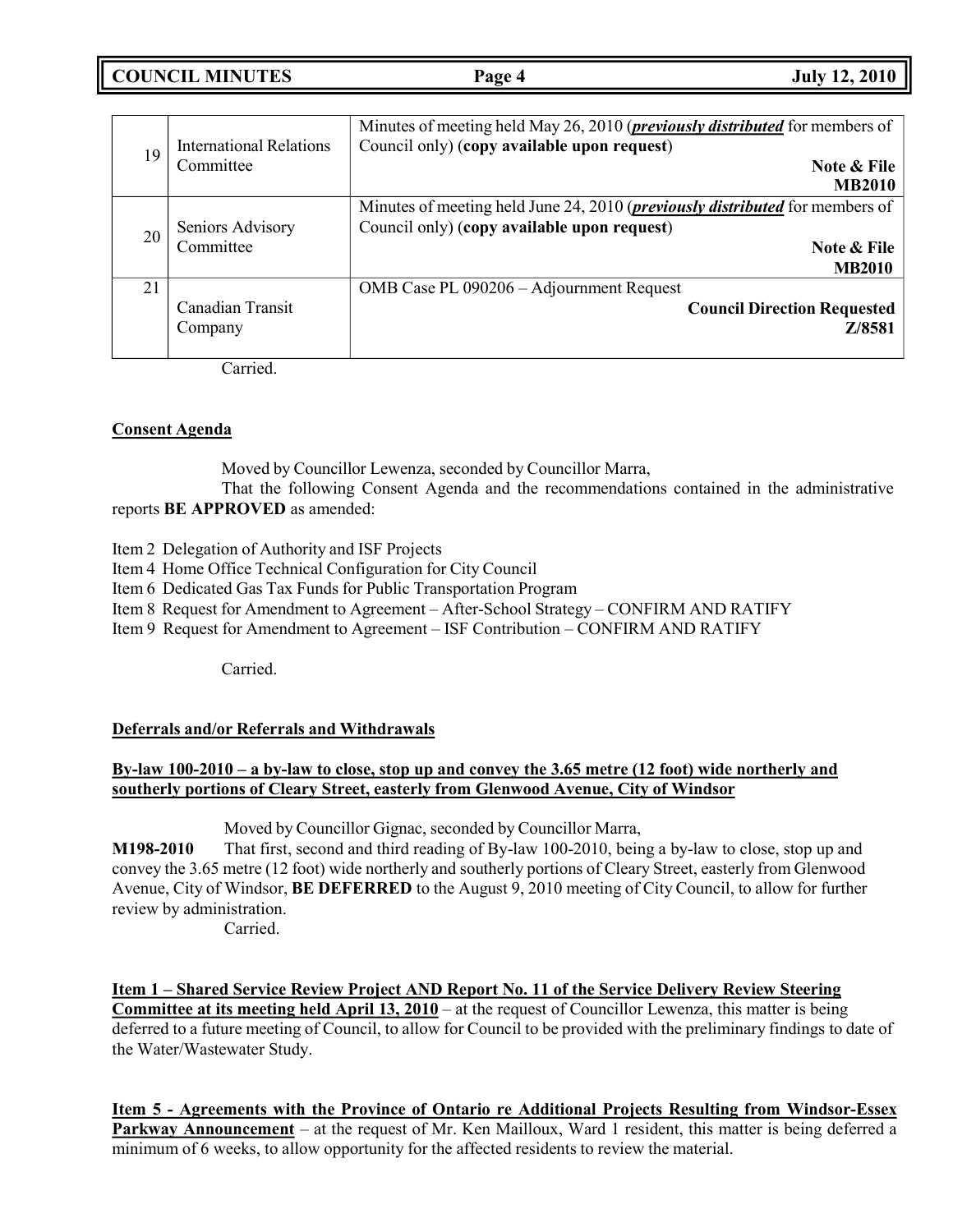## **Item 7 - Results of Waste and Recycling Tenders**

#### **Jim Wood, President, CUPE Local 82**

Jim Wood, President, CUPE Local 82, appears before Council to request that the report of administration respecting the results of the Waste and Recycling Tenders be deferred a minimum of 4 weeks, as his executive needs time to properly review the lengthy and complex report, and that they only received additional financial information a few days ago, and concludes by suggesting that an independent consultant be retained to do a peer review.

### **Paul Branton, Ward 1 resident**

Paul Branton, Ward 1 resident, appears before Council to speak against the request for deferral of the report of administration respecting the results of the Waste and Recycling Tenders, as there has been ample opportunity to prepare for this issue, and it's long overdue in terms of finally debating it.

### **Ernie Lamont, Ward 4 resident**

Ernie Lamont, Ward 4 resident, appears before Council to speak against the request for deferral of the report of administration respecting the results of the Waste and Recycling Tenders, as delays will not make any further difference and that it needs to be dealt with immediately.

## **Dave Gillard, Ward 1 Resident**

Dave Gillard, Ward 1 resident, appears before Council to request that the report of administration respecting the results of the Waste and Recycling Tenders be deferred, as the issue is complex and requires adequate time to allow for review, discussion and debate, and concludes by questioning the wisdom of having this matter even considered on the eve of a municipal election.

### **R.J. Potomski, Resident**

R.J. Potomski, resident, appears before Council to request that the report of administration respecting the results of the Waste and Recycling Tenders be deferred as he was not notified when the initial report was considered by City Council in November of 2009, and that time is needed to review the contents of the report.

Moved by Councillor Lewenza, seconded by Councillor Jones,

That the report of administration dated July 2, 2010 entitled "Results of Waste & Recycling Tenders" BE DEFERRED to a special meeting of City Council, at the Call of the Chair, preferably during the week of July 19, 2010.

The motion is **put** and is **lost**.

At the request of Councillor Gignac, a recorded vote is taken:

Aye votes: Councillors Lewenza, Jones, Postma, Halberstadt and Hatfield. Nay votes: Councillors Brister, Gignac, Marra, Valentinis, Dilkens and Mayor Francis. Abstain: None. Absent: None.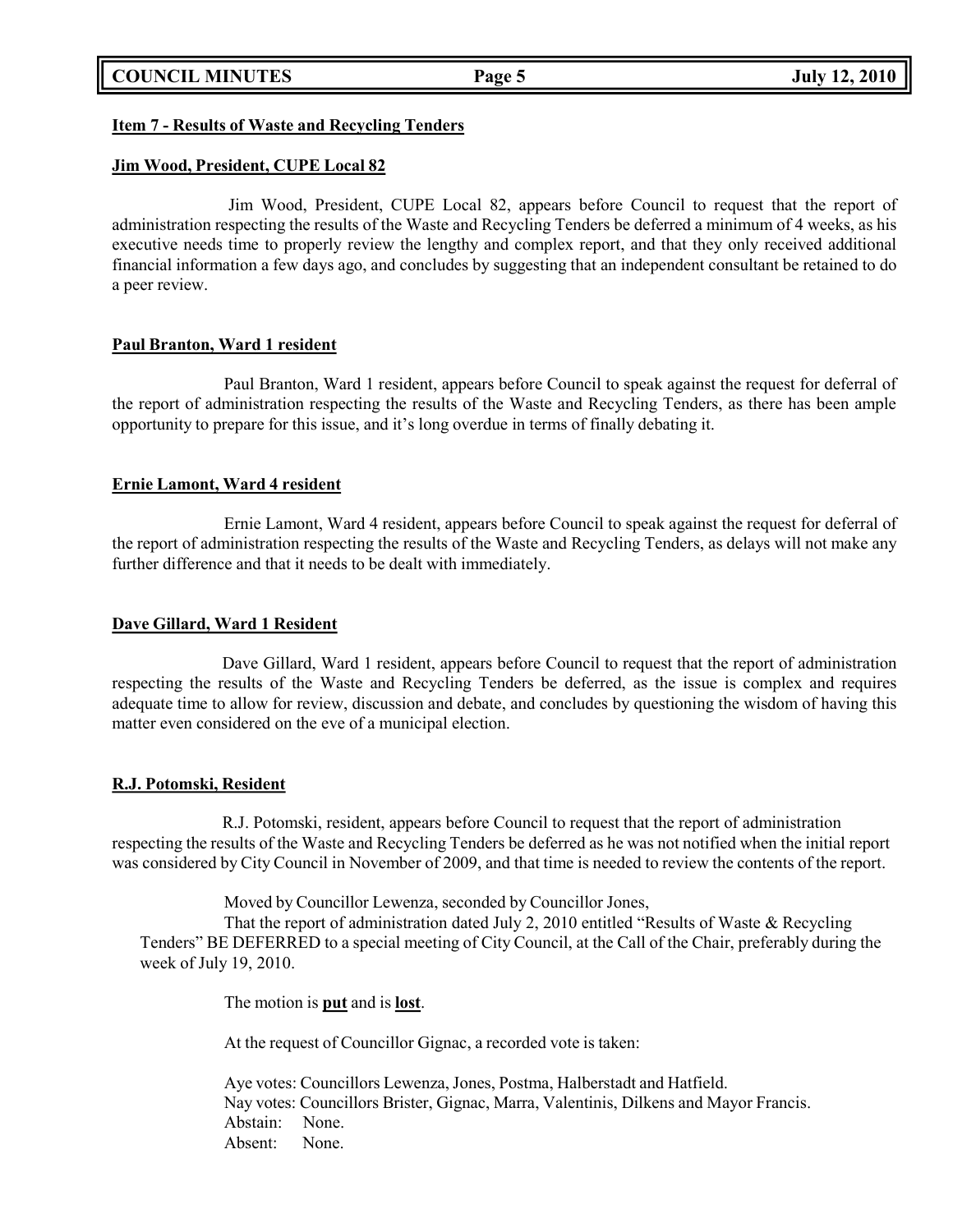# **Presentations & Delegations:**

# **PRESENTATIONS:**

# **Recognition of Mr. Andrew Scott, citizen, on behalf of Governor General Michaelle Jean**

Mayor Francis, on behalf of Governor General Michaelle Jean, presents an award to Mr. Andrew Scott, citizen of the City of Windsor, for his heroic actions following an incident in LaSalle, Ontario in 2008.

# **DELEGATIONS**

### **Windsor International Fringe and Buskers Festival, Request for Waiver of Fees**

### **Mona el Baroudi, Artistic Director, Actors Theatre of Windsor**

Mona el Baroudi, Artistic Director, Actors Theatre of Windsor, appears before Council to provide a brief overview of the request from the Actors Theatre of Windsor to stage the 2010 Windsor International Fringe Festival taking place from July 16 to 25, 2010 and the 2010 Windsor International Buskers Festival taking place from July 16 to 25, 2010, and concludes by requesting a waiver of the fees for the rental of the Downtown Windsor Armouries, temporary road closure and noise by-law waiver.

### **SR2010** 3

(For final disposition of this matter, see Clause **CR266/2010** in Schedule "A" attached hereto.)

# **Results of Waste and Recycling Tenders**

# **Ernie Lamont, Ward 4 resident**

Ernie Lamont, Ward 4 resident, appears before Council to speak in opposition to the recommendation to accept the bid from Turtle Island Recycling Corp. for the provision of recycling collection services and for residential waste and yard waste collection services, as outsourcing will not save money in the long run.

# **R.J. Potomski, Resident**

R.J. Potomski, resident, appears before Council to speak in opposition to the recommendation to accept the bid from Turtle Island Recycling Corp. for the provision of recycling collection services and for residential waste and yard waste collection services, as outsourcing will not save money in the long run, and it is important to look at both direct and indirect labour costs associated with this.

# **Dino Chiodo, President, Windsor & District Labour Council**

Dino Chiodo, President, Windsor & District Labour Council, appears before Council to speak in opposition to the recommendation to accept the bid from Turtle Island Recycling Corp. for the provision of recycling collection services and for residential waste and yard waste collection services, as outsourcing will not save money in the long run, and that the current garbage collection system has been recognized as one of the best and most efficient in all of Canada, and that quality needs to be taken into consideration, and concludes by highlighting that the proponent has had fines for non-compliance issued to them in the past.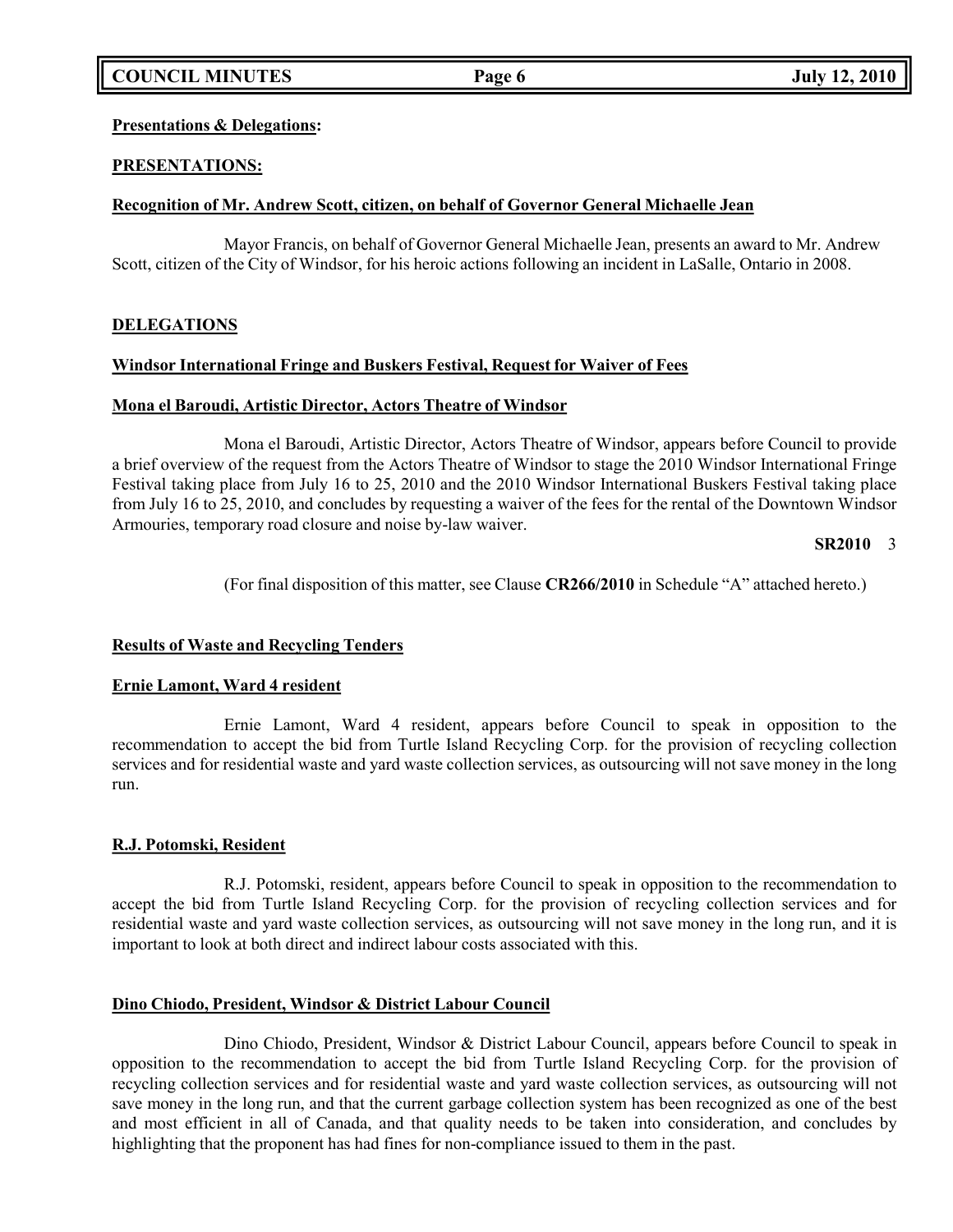|  | <b>COUNCIL MINUTES</b> |
|--|------------------------|
|--|------------------------|

#### **Ken Townsend, Canadian Social Forum Organizing Committee**

Ken Townsend, Canadian Social Forum Organizing Committee, appears before Council to speak in opposition to the recommendation to accept the bid from Turtle Island Recycling Corp. for the provision of recycling collection services and for residential waste and yard waste collection services, as outsourcing will not save money in the long run, suggesting that private operators will simply under bid in order to get the contract, and then increase the costs once the city disposes of its equipment, administration and staff in this area, thus exposing the municipality to financial risk.

# **Robert Harper, Ward 2 resident**

Robert Harper, Ward 2 resident, appears before Council to speak in support of the recommendation to accept the bid from Turtle Island Recycling Corp. for the provision of recycling collection services and for residential waste and yard waste collection services, suggesting that there is no public service that cannot be run more efficiently and effective by the private sector.

### **David Hanna, Ward 1 resident**

David Hanna, Ward 1 resident, appears before Council to speak in opposition to the recommendation to accept the bid from Turtle Island Recycling Corp. for the provision of recycling collection services and for residential waste and yard waste collection services, as outsourcing will not save money in the long run, and that other options such as "greening initiatives" should be explored in order to maximize efficiency and effectiveness.

#### **Dave Gillard, Ward 1 resident**

Dave Gillard, Ward 1 resident, appears before Council to speak in opposition to the recommendation to accept the bid from Turtle Island Recycling Corp. for the provision of recycling collection services and for residential waste and yard waste collection services, as outsourcing will not save money in the long run, and suggests that there are a lot of unanswered questions and other innovative options that have not yet been explored.

#### **Paul Branton, Ward 1 resident**

Paul Branton, Ward 1 resident, appears before Council to speak in support of the recommendation to accept the bid from Turtle Island Recycling Corp. for the provision of recycling collection services and for residential waste and yard waste collection services, as Council is obligated to act in the best overall interests of the community, especially during these economic challenges.

#### **Bob Ryan, Ward 3 resident**

Bob Ryan, Ward 3 resident, appears before Council to offer a personal perspective regarding the recommendation to accept the bid from Turtle Island Recycling Corp. for the provision of recycling collection services and for residential waste and yard waste collection services, suggesting that in his lifetime experiences, the public sector was too top heavy in management and costs were much higher than what could be offered by the private sector.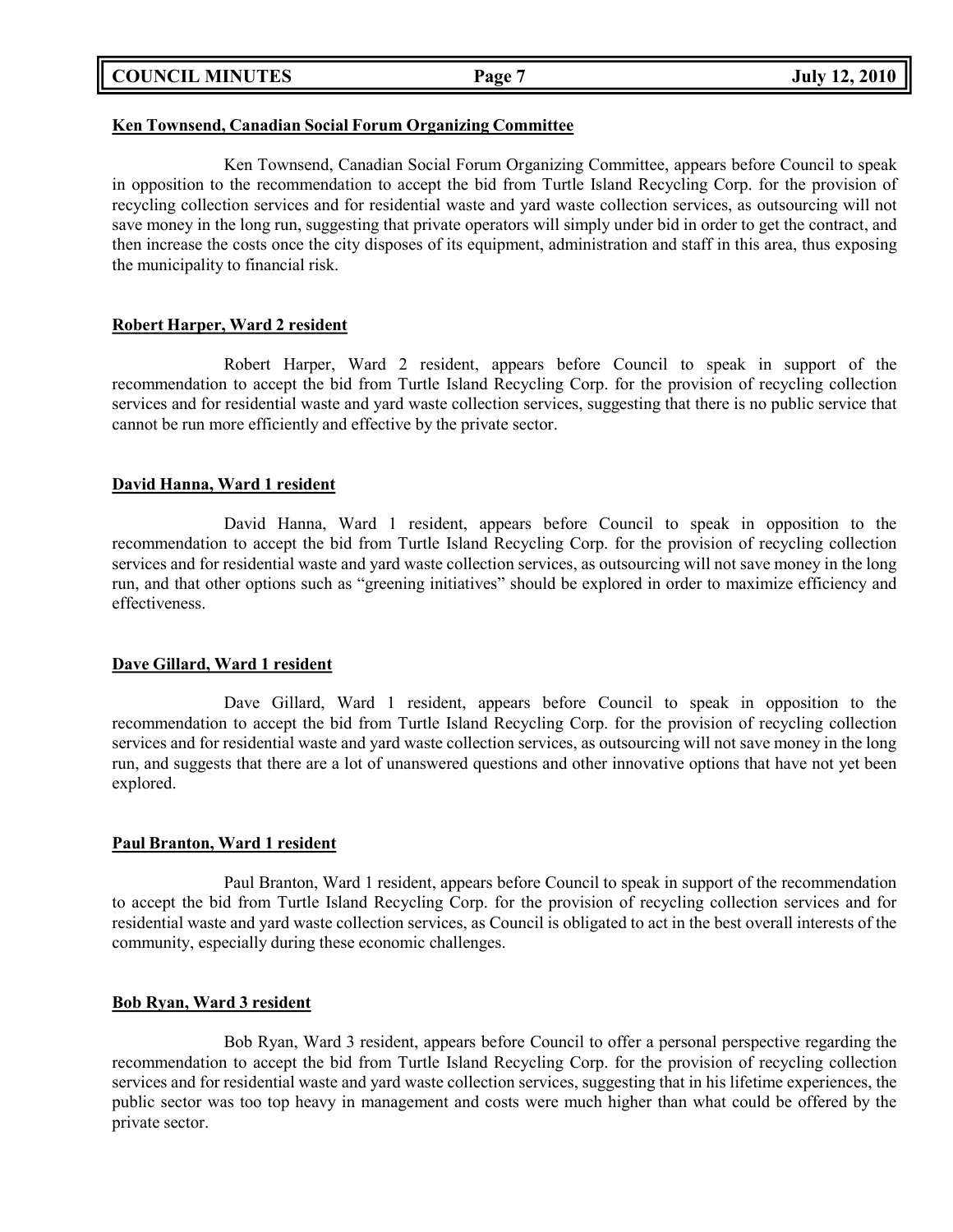#### **Marion Overholt, Ward 3 resident**

Marion Overholt, Ward 3 resident, appears before Council to speak in opposition to the recommendation to accept the bid from Turtle Island Recycling Corp. for the provision of recycling collection services and for residential waste and yard waste collection services, as outsourcing will not save money in the long run, and states that this was not vetted against the city's community strategic plan which is reflective of the interests of the citizens of the city of Windsor.

# **Tom Lyons, CUPE Local 82**

Tom Lyons, CUPE Local 82, appears before Council to speak in opposition to the recommendation to accept the bid from Turtle Island Recycling Corp. for the provision of recycling collection services and for residential waste and yard waste collection services, as outsourcing will not save money in the long run, and could result in exposure to financial risk for the corporation.

### **Mike Preston & Chad Gobel, CUPE Local 82**

Mike Preston & Chad Gobel, CUPE Local 82, appear before Council to speak in opposition to the recommendation to accept the bid from Turtle Island Recycling Corp. for the provision of recycling collection services and for residential waste and yard waste collection services, as outsourcing will not save money in the long run, and conclude by suggesting that there are various discrepancies in the administrative report, with unnecessary costs built into some of the scenarios, along with some overinflated figures.

# **Corey Elliott, CUPE Local 82**

Corey Elliott, CUPE Local 82, appears before Council to speak in opposition to the recommendation to accept the bid from Turtle Island Recycling Corp. for the provision of recycling collection services and for residential waste and yard waste collection services, as outsourcing will not save money in the long run, and concludes by suggesting that this whole issue is simply political.

Mayor Francis leaves the meeting at 8:05 o'clock p.m. and Councillor Halberstadt assumes the Chair.

# **Toby Sanger, Economist, CUPE National**

Mayor Francis returns to the meeting at 8:12 o'clock p.m. and Councillor Halberstadt returns to his seat at the Council table.

Toby Sanger, Economist, CUPE National, appears before Council to speak in opposition to the recommendation to accept the bid from Turtle Island Recycling Corp. for the provision of recycling collection services and for residential waste and yard waste collection services, as outsourcing will not save money in the long run, and suggests that major efficiencies can be achieved without having to contract out, and that certain factors were not included in the report, such as a partial HST rebate being part of the equation, and concludes by suggesting that contracting out exposes the corporation to major financial risks.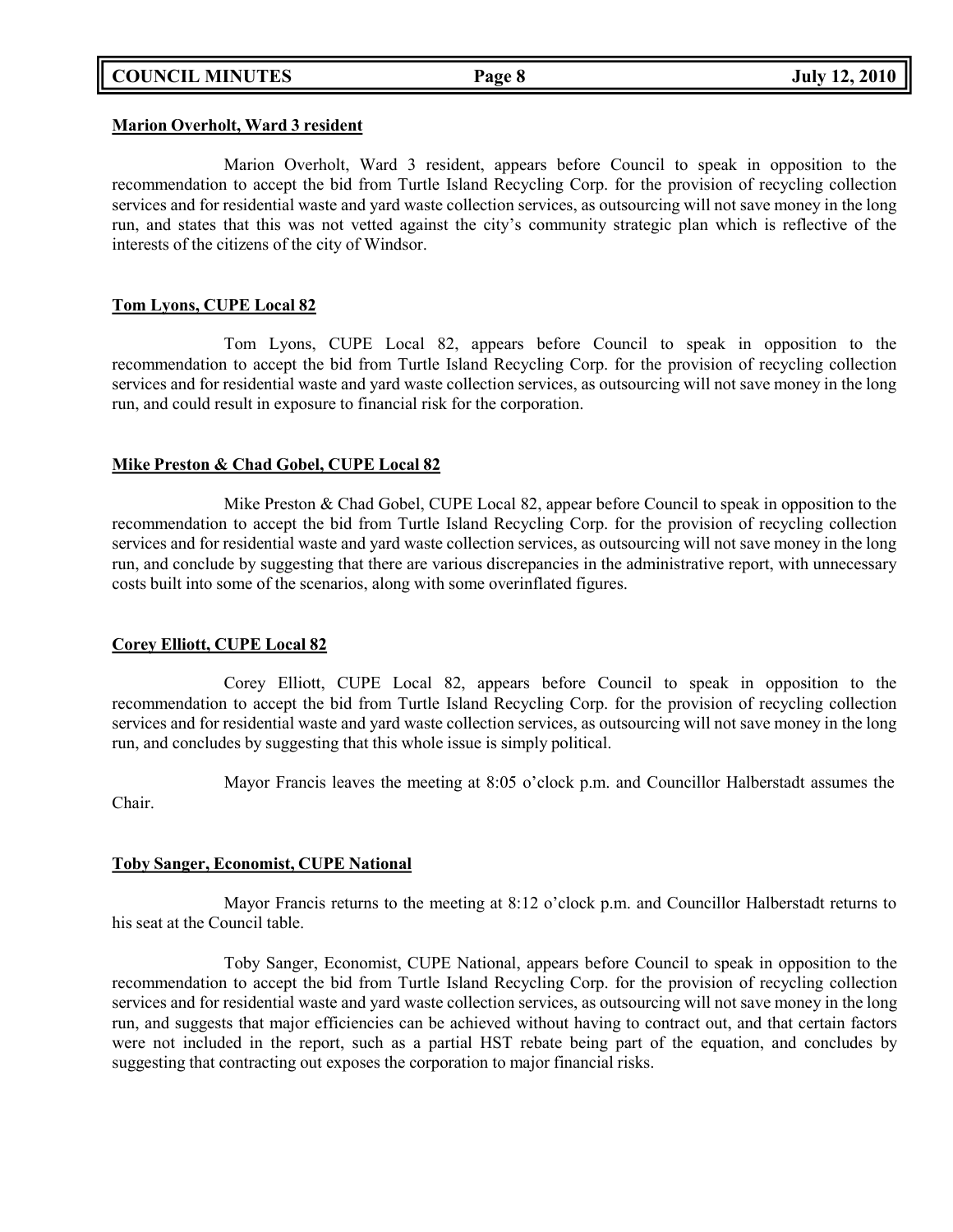**COUNCIL MINUTES Page 9 July 12, 2010**

## **Jim Wood, President, and JP Safalcin, CUPE Local 82**

Jim Wood, President, and JP Safalcin, CUPE Local 82, appear before Council to speak in opposition to the recommendation to accept the bid from Turtle Island Recycling Corp. for the provision of recycling collection services and for residential waste and yard waste collection services, as outsourcing will not save money in the long run, suggesting it looks too good to be true, and that the report is based on too many assumptions, and that if contracting out is approved, costs will rise over time when renegotiations take place.

## **Louis Anagnostakos, CEO, Turtle Island Recycling**

Louis Anagnostakos, CEO, Turtle Island Recycling, appears before Council to provide an overview of Turtle Island Recycling Corp., and is available for questions.

Moved by Councillor Brister, seconded by Councillor Gignac, **M199-2010** That in accordance with Section 3.5 (b) of the Procedure By-law, the time of the meeting **BE EXTENDED** beyond 11:00 o'clock p.m., to permit the continuation of the Agenda. Carried unanimously.

Councillor Lewenza was absent from the meeting when the vote was taken on this matter.

Mayor Francis leaves the meeting at 10:48 o'clock p.m., and Councillor Halberstadt assumes

the Chair.

Mayor Francis returns to the meeting at 10:55 o'clock p.m., and Councillor Halberstadt returns to his seat at the Council table.

Mayor Francis leaves the meeting at 11:33 o'clock p.m., and Councillor Halberstadt assumes

the Chair.

Mayor Francis returns to the meeting at 11:40 o'clock p.m., and Councillor Halberstadt returns to his seat at the Council table.

Moved by Councillor Jones, seconded by Councillor Hatfield,

**M200-2010** That the City Council meeting **RECESS** in accordance with Section 3.5(b) of the Procedure By-law, and further, that this meeting **RECONVENE** at 12:07 o'clock a.m. on Tuesday, July 13, 2010 to finalize unresolved matters from that meeting.

Carried.

Accordingly, Council recesses at 11:59 o'clock p.m., on July 12, 2010.

Council reconvenes at 12:07 o'clock a.m. on July 13, 2010.

Moved by Councillor Hatfield, seconded by Councillor Halberstadt,

That the recommendations contained in the report of administration dated July 2, 2010 entitled "Results of Waste & Recycling Tenders" BE APPROVED as amended, contracting out 100% of recycling program and 50% of waste collection, along with staffing alternative 2, service level option 6.

> The motion is **put** and is **lost**. Aye votes: Councillors Hatfield, Halberstadt, Lewenza and Jones. Nay votes: Councillors Valentinis, Gignac, Marra, Dilkens, Postma and Brister.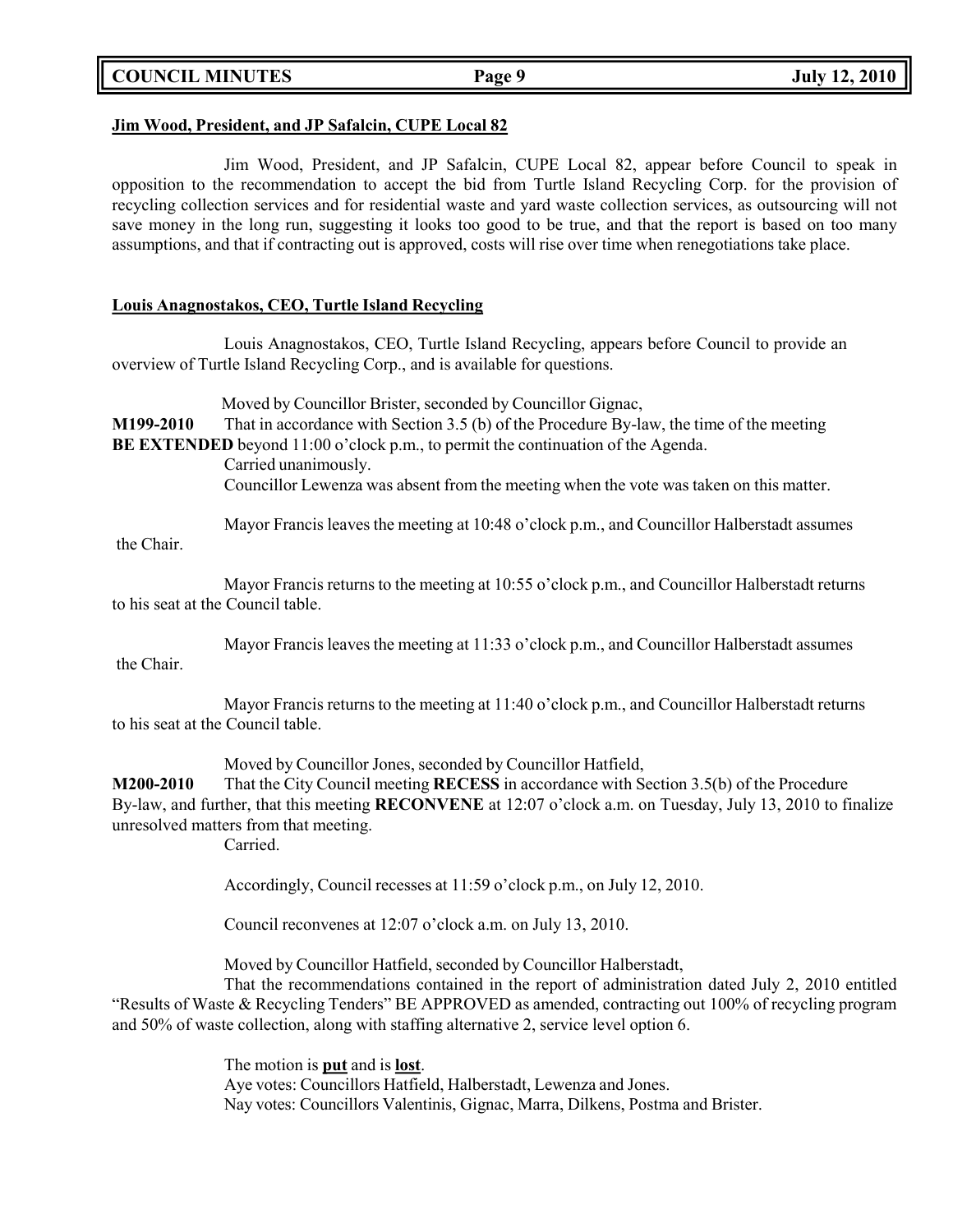|  | <b>COUNCIL MINUTES</b> |
|--|------------------------|
|--|------------------------|

Moved by Councillor Gignac, seconded by Councillor Brister,

That the recommendations contained in the report of administration dated July 2, 2010 entitled "Results of Waste & Recycling Tenders" BE APPROVED as amended, implementing staffing alternative 3, service level option 8.

The motion is **put** and is **lost**.

At the request of Councillor Gignac, a recorded vote is taken.

Aye votes: Councillors Gignac, Brister and Mayor Francis. Nay votes: Councillors Lewenza, Postma, Halberstadt, Hatfield, Marra, Valentinis, Jones

and Dilkens.

#### **EI/10515** 7

(For final disposition of this matter, see Clause **CR270/2010** in Schedule "A" attached hereto.)

### **Regular Business Items (for final disposition of these matters see Schedule "A" attached)**

Nil.

#### **Consideration of Committee Reports**

### **M201/2010-Item #3 AMENDED BY CR294/2011 ADOPTED DECEMBER 5, 2011**

Moved by Councillor Brister, seconded by Councillor Dilkens,

**M201-2010** That the **Report of the special In-camera** meeting held July 12, 2010, **BE ADOPTED** as presented. Carried.

Councillor Lewenza was absent from the meeting when the vote was taken on this matter.

#### ACO2010

Moved by Councillor Brister, seconded by Councillor Dilkens, **M202-2010** That the **Report No. 29 of the International Relations Committee** of its meeting held May 26, 2010 **BE ADOPTED** as presented. Carried. Councillor Lewenza was absent from the meeting when the vote was taken on this matter.

MB2010

Moved by Councillor Lewenza, seconded by Councillor Brister,

**M203-2010** That the **Report No. 11 of the Service Delivery Review Steering Committee** of its meeting held April 13, 2010, **BE DEFERRED** to allow for Council to be provided with the preliminary findings to date of the Water/Wastewater Study.

Carried.

MB2010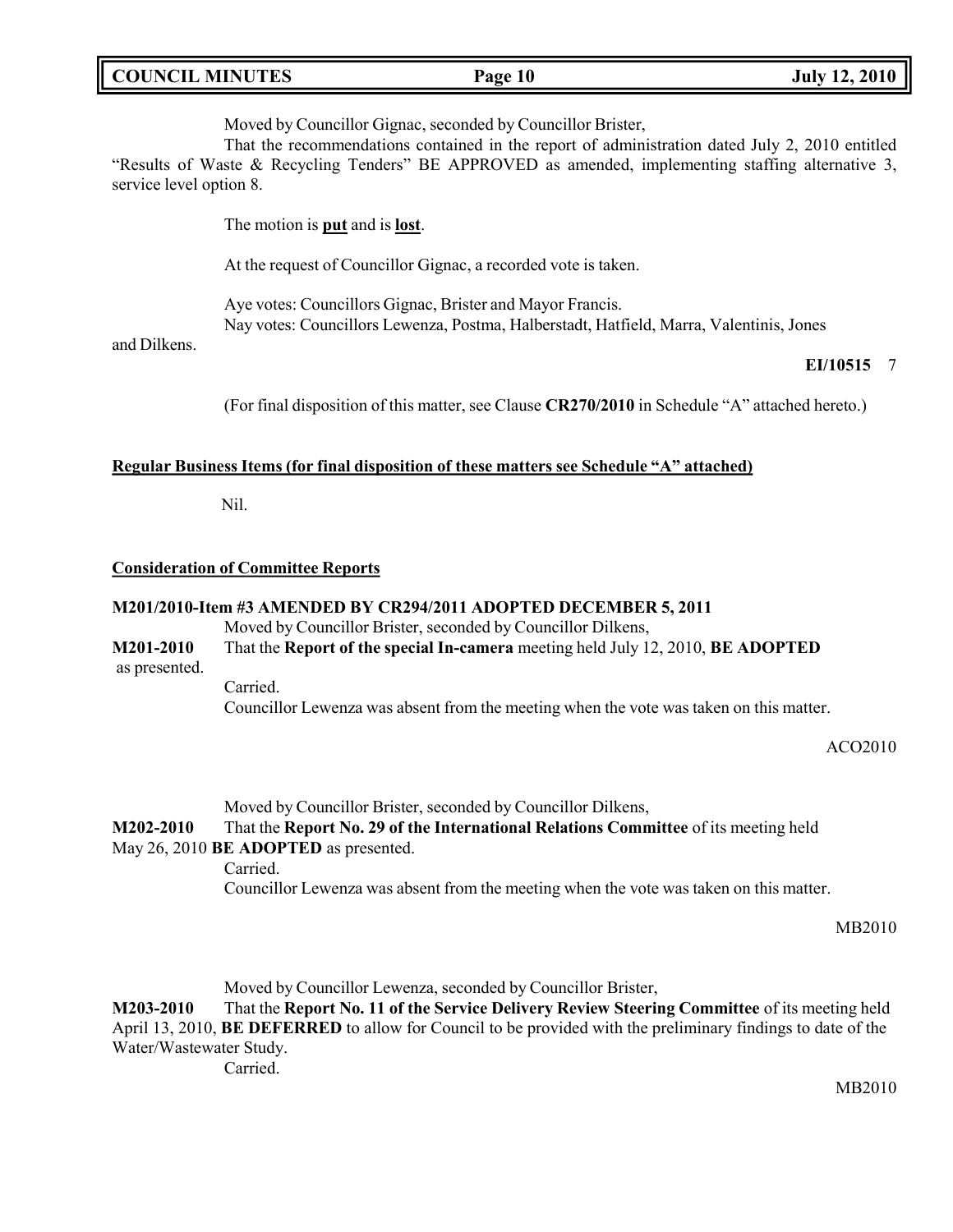**COUNCIL MINUTES Page 11 July 12, 2010**

#### **By-laws**

Moved by Councillor Gignac, seconded by Councillor Halberstadt,

That the following By-laws No. 112-2010 through 113-2010 (inclusive),

be introduced and read a first and second time:

- 100-2010 "A BY-LAW TO CLOSE, STOP UP AND CONVEY THE 3.65 METRE (12 FOOT) WIDE NORTHERLY AND SOUTHERLY PORTIONS OF CLEARY STREET, EASTERLY FROM GLENWOOD AVENUE, CITY OF WINDSOR" – **See Deferral Stage**.
- 112-2010 "A BY-LAW TO AUTHORIZE THE ENTERING INTO OF A DEDICATED GAS TAX FUNDS FOR PUBLIC TRANSPORTATION PROGRAM AGREEMENT BETWEEN THE CORPORATION OF THE CITY OF WINDSOR AND HER MAJESTY THE QUEEN IN RIGHT OF THE PROVINCE OF ONTARIO, REPRESENTED BY THE MINISTER OF TRANSPORTATION FOR THE PROVINCE OF ONTARIO"
- 113-2010 "A BY-LAW TO CONFIRM THE PROCEEDINGS OF THE COUNCIL OF THE CORPORATION OF THE CITY OF WINDSOR AT ITS MEETING HELD ON THE TWELFTH DAY OF JULY, 2010"

Carried

Councillor Lewenza was absent from the meeting when the vote was taken on this matter.

Moved by Councillor Hatfield, seconded by Councillor Jones,

That the Committee of the Whole does now rise and report to Council respecting the business items considered by the Committee:

- **1) Communication Items (as amended)**
- **2) Consent Agenda (as amended)**
- **3) Items Deferred**
- **Items Referred**
- **4) Consideration of the Balance of Business Items (see Schedule "A")**
- **5) Committee Reports (as amended)**
- **6) By-laws given first and second readings (as amended)**

Carried. Councillor Lewenza was absent from the meeting when the vote was taken on this matter.

# **Notices of Motion**

Councillor Marra gives notice he intends to introduce a motion for consideration at the July 26, 2010 meeting of Council regarding a need for amendments to the Local Improvement Petition Policy and Pedestrian Generator Policy, in order to ensure that sidewalks deemed necessary by the City Engineer be constructed and the cost be fully subsidized by the Corporation's share of the infrastructure project.

SL2010

# **Third Reading of By-laws**

Moved by Councillor Lewenza, seconded by Councillor Marra,

That the following By-laws No. 112-2010 through 113-2010 (inclusive), having been read a first and second time be now read a third time and finally passed and that the Mayor and Clerk **BE AUTHORIZED** to sign and seal the same notwithstanding any contrary provision of the Council.

Carried.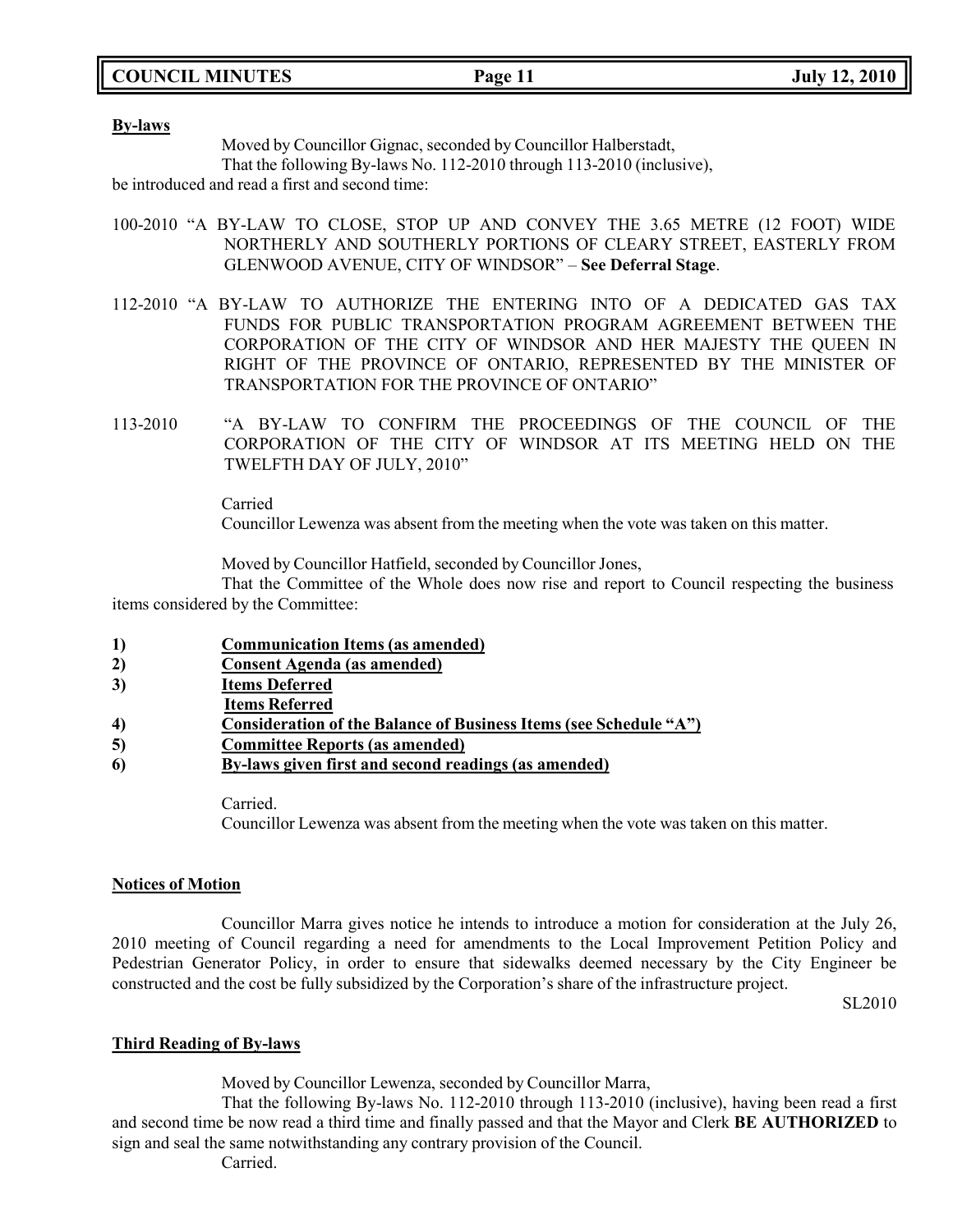# **COUNCIL MINUTES Page 12 July 12, 2010**

#### **Petitions**

Moved by Councillor Postma, seconded by Councillor Valentinis,

**M204-2010** That the petition presented by Councillor Gignac from residents of the 400 block of Watson Avenue in east Windsor (Riverside Area), requesting to have new sewers in the area, **BE RECEIVED** by the City Clerk and the City Clerk **BE DIRECTED** to forward the petition to the City Engineer for the purpose of an examination of the requested works or undertakings; and further that a report **BE PROVIDED** consistent with the direction provided.

Carried.

ACO/10546

## **Council Questions**

Moved by Councillor Brister, seconded by Councillor Dilkens, **M205-2010** That the Council Questions arising from the previous meeting of Council and listed by the Clerk **BE NOW CONSIDERED** for purposes of discussion , and further, that the Administration **BE DIRECTED** to proceed with the necessary actions to respond to the Council Questions consistent with Council's instructions. Carried.

ACOQ2010

## **Adjournment**

Moved by Councillor Gignac, seconded by Councillor Halberstadt, That this Council meeting stand adjourned until the next regular meeting of Council or at the call

of the Mayor.

Carried.

Accordingly, the meeting is adjourned at 12:45 o'clock a.m.

#### **MAYOR**

**CITY CLERK**

## **THIS IS A DRAFT COPY**

# **DEPUTY CITY CLERK/SENIOR MANAGER OF COUNCIL SERVICES**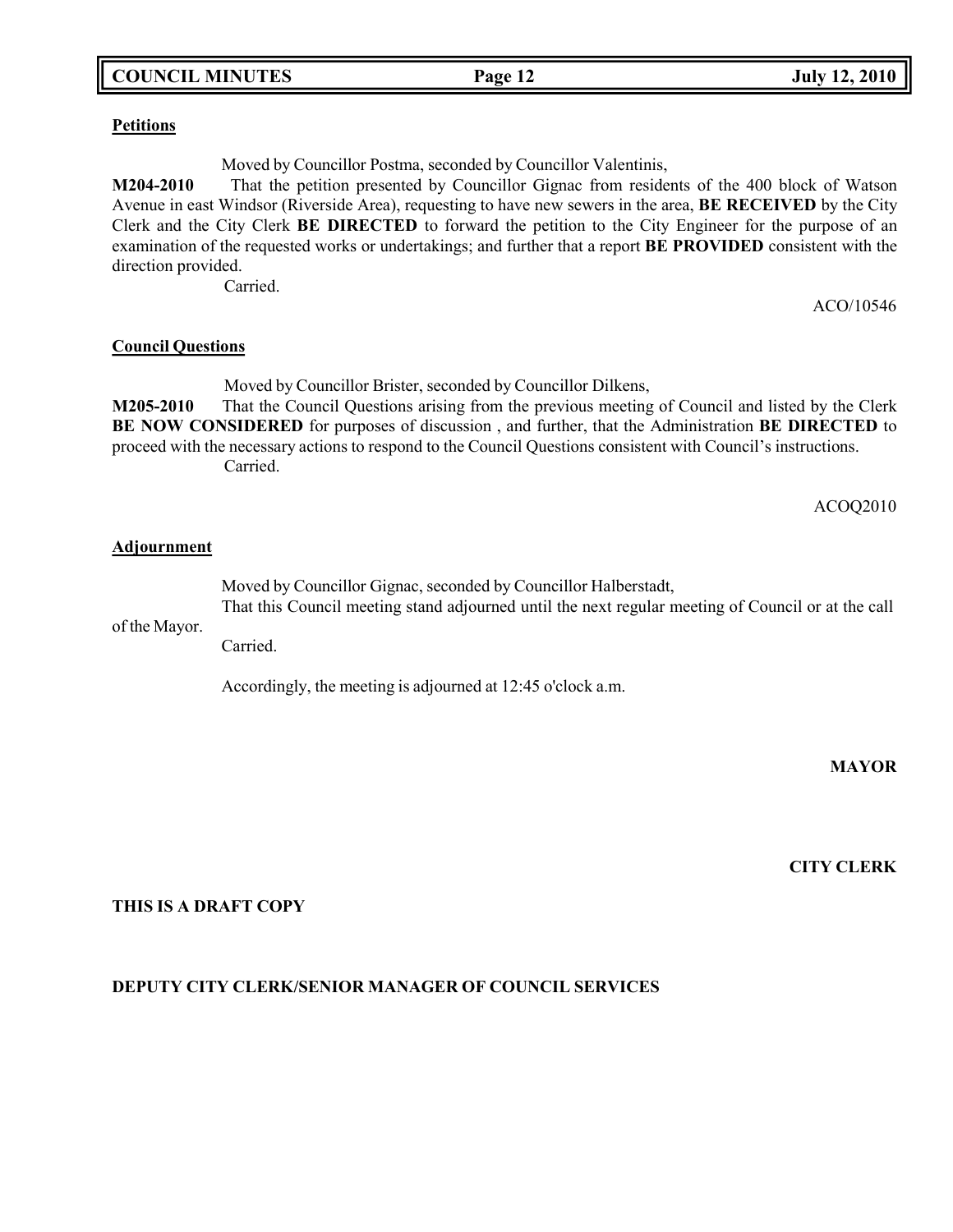# **COUNCIL MINUTES Page 13 July 12, 2010**

Lewenza Brister

#### CR264/2010

That the report of the Chief Administrative Officer dated April 21, 2010 entitled "Shared Service Review Project" **BE DEFERRED** to a future meeting of Council, to allow for Council to be provided with the preliminary findings to date of the Water/Wastewater Study.

Carried.

Report Number **14735 GP/9577 1**

**Internal Distribution** Chief Administrative Office [Terri Knight Lepain] Chief Administrative Officer Executive Director of Human Resources Service Delivery Transformation Program Manager City Treasurer & Chief Financial Officer

Lewenza Marra

# CR265/2010

That the following condition included in Council Resolution CR856/2004:

*d] The cumulative cost total of land acquisitions is not greater than the land acquisition budgeted cost total for the project.*

**BE SUSPENDED** for Infrastructure Stimulus Funding projects and other expedited capital improvement projects as may be approved by the Chief Administrative Officer.

Carried.

Report Number **14795 AS/7748 C2**

Internal Distribution Legal [Frank Scarfone; Mike Stamp] City Solicitor City Engineer

Brister Postma

CR266/2010

That the request from the Actors Theatre of Windsor to stage the 2010 Windsor International Fringe Festival July 16-25, 2010 AND to stage the 2010 Windsor International Buskers Festival July 16-25, 2010 AND to temporarily close University Avenue East between Freedom Way and Ouellette Avenue July 16-25, 2010 **BE APPROVED**, subject to the standard Special Events Terms and Conditions previously approved by Council;

That the request from the Actors Theatre of Windsor to waive the fees for the rental of the Downtown Windsor Armouries, Temporary Road Closure and Noise By-law waiver, **BE DENIED**; and further,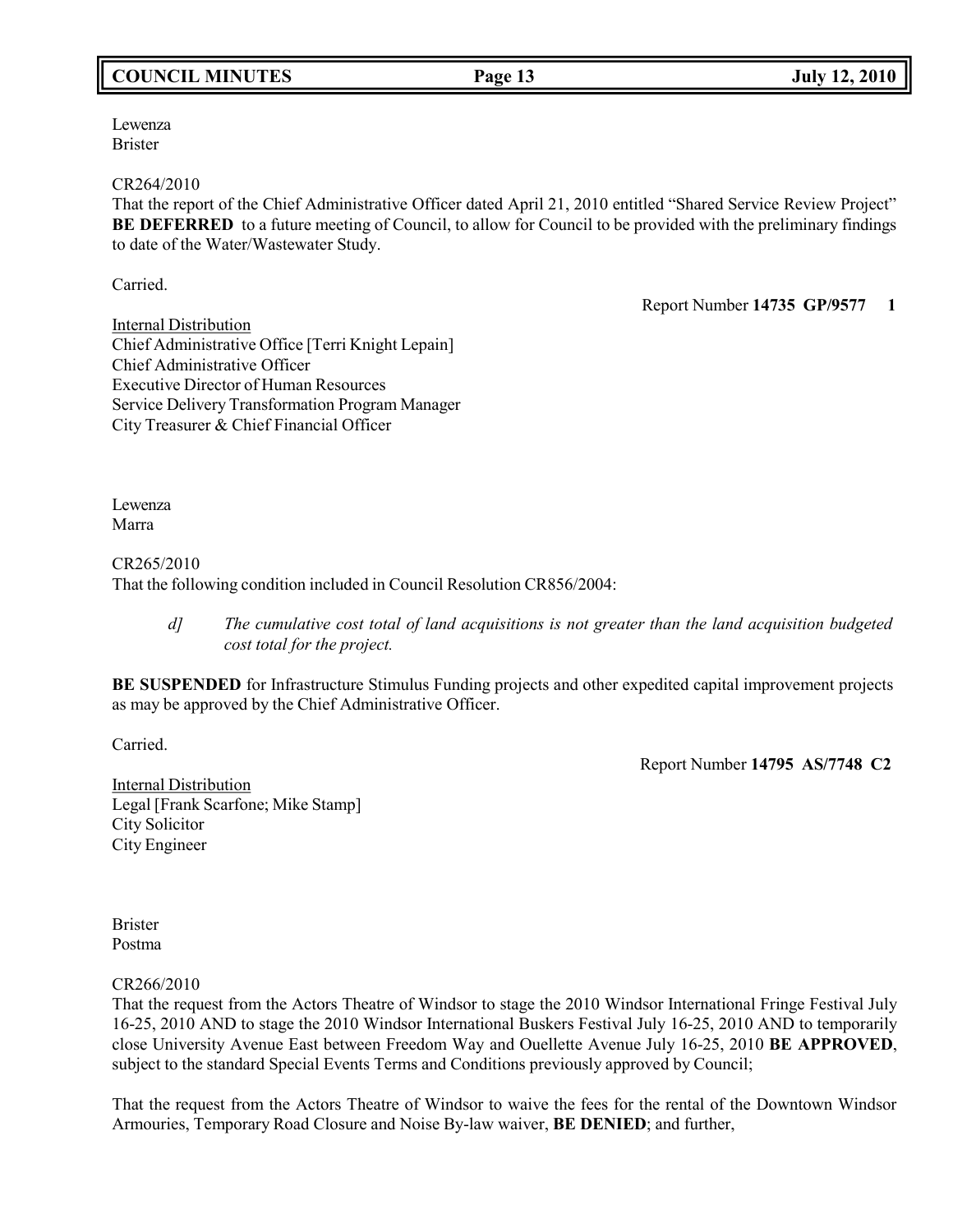# **COUNCIL MINUTES Page 14 July 12, 2010**

That Administration **BE DIRECTED** to prepare a policy for Council's consideration regarding festivals and events in the city.

Carried.

Councillors Dilkens and Jones voting nay.

Report Number **14793 SR2010 3**

Internal Distribution Recreation [Mike Taylor] Executive Director of Recreation and Culture Community Development & Health Commissioner Executive Director of Operations and Deputy City Engineer Chief Financial Officer/ City Treasurer

Lewenza Marra

### CR267/2010

That Council **APPROVE AS AMENDED** the proposed Information Technology configuration of the residences of City Councillors and the Mayor, to take effect at the start of the next term of City Council whereby each Councillor will have the option of maintaining a phone line for business purposes in their home or at City Hall.

Carried.

Report Number **14780 ACO2010 C4**

Internal Distribution Information Technology [Matt Caplin] Executive Director of Information Technology City Clerk/License Commissioner Chief Financial Officer/ City Treasurer

Brister Dilkens

# CR268/2010

That the report of the City Engineer dated June 30, 2010 entitled "Agreements with the Province of Ontario re Additional Projects Resulting from Windsor-Essex Parkway Announcement" **BE DEFERRED** a minimum of 6 weeks, to allow the affected individuals to review the report.

Carried.

Report Number **14791 SW/7961 5**

Internal Distribution Public Works [Mario Sonego, City Engineer] Chief Financial Officer/ City Treasurer City Solicitor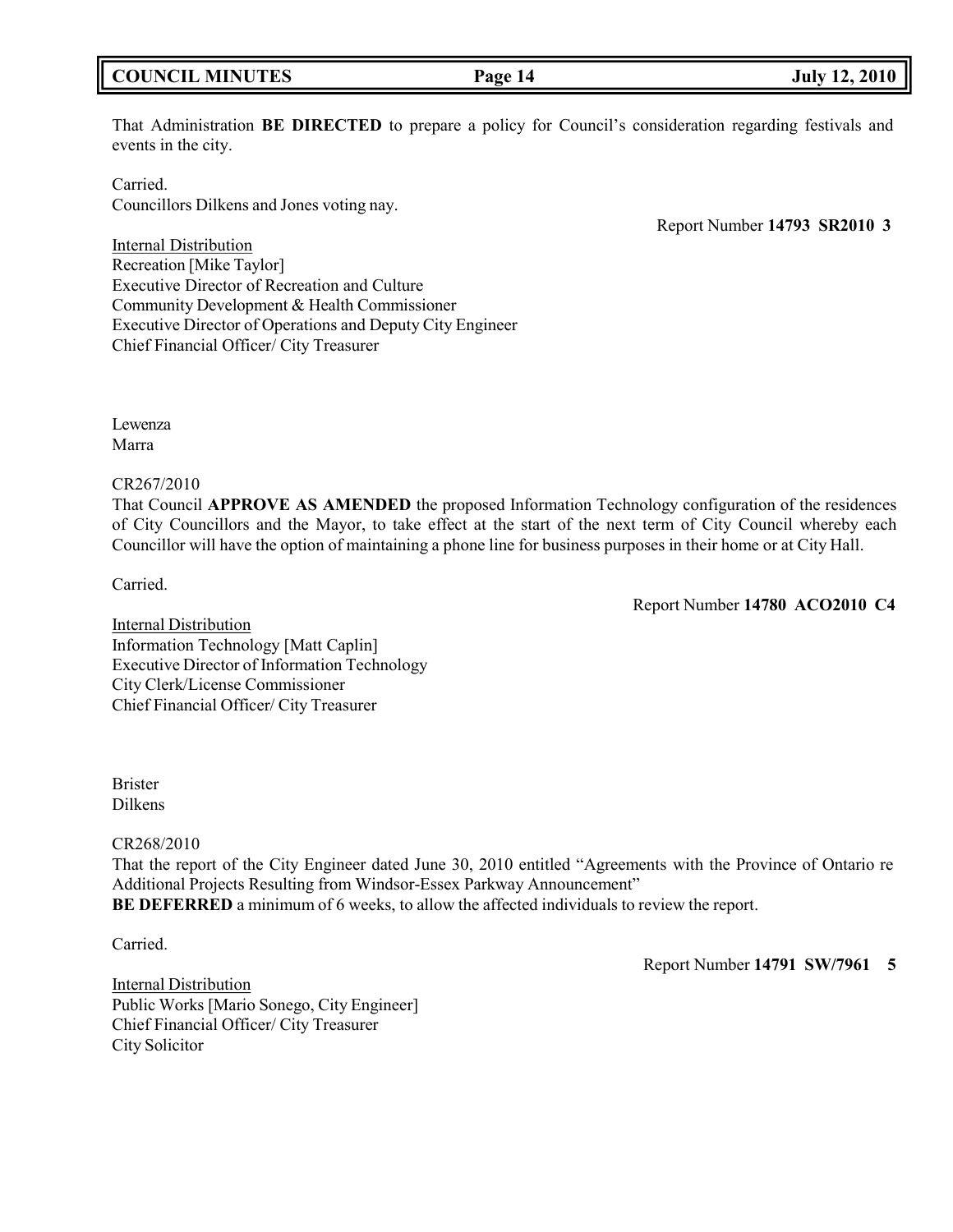Lewenza Marra

### CR269/2010

That the report on the Dedicated Gas Tax Funds for Public Transportation Program dated June 28, 2010 **BE RECEIVED FOR INFORMATION**, that the Mayor and the Chief Financial Officer and City Treasurer **BE AUTHORIZED** to sign the Letter of Agreement and any required ancillary documents, in form satisfactory to the City Solicitor, and in financial content to the Chief Financial Officer and City Treasurer, to allow The City of Windsor to receive the Gas Tax Funding, and that the accompanying By-law **BE CONSIDERED** for passage for this purpose.

Carried.

Report Number **14799 MT/10723 C6**

Internal Distribution Finance [Sue Grimmett] General Manager, Transit Windsor Director of Corporate Services, Transit Windsor City Engineer Chief Financial Officer/City Treasurer City Solicitor

Brister Gignac

# CR270/2010

I. THAT Council **ACCEPT** the bid from Turtle Island Recycling Corp. in the amount of \$1,125,600 (amount already includes a discount of \$74,400 based on a combined award) on tender 84-10 for the provision of recycling collection services in the City of Windsor to begin no later than January 1, 2011; and

THAT the Chief Administrative Officer and City Clerk **BE AUTHORIZED** to sign an agreement with Turtle Island Recycling Corp. for the provision of recycling collection services, which agreement shall be approved as to technical content by the City Engineer, financial content by the City Treasurer and Chief Financial Officer, and as to legal content by the City Solicitor; and

II. THAT Council **ACCEPT** the bid from Turtle Island Recycling Corp. in the amount of \$54.02 per tonne less a \$3.44 per metric tonne discount for a total estimated contract cost of \$2,630,160 (based on estimated 52,000 tonnes) on tender 51-10 for the provision of residential waste and yard waste collection services for Service Level C (representing 100%) in the City of Windsor to begin no later than January 1, 2011; and

THAT the Chief Administrative Officer and City Clerk **BE AUTHORIZED** to sign an agreement with Turtle Island Recycling Corp. approved as to technical content by the City Engineer, financial content by the City Treasurer and Chief Financial Officer, and as to legal content by the City Solicitor; and

III. THAT Council **AUTHORIZE** Administration to take all necessary steps required to implement the recommendations (based on assumptions contained in staffing alternative 2, service level option 8) subject to CUPE Local 82 agreeing (within forty-five days of Council's decision) to maintain all applicable existing Memoranda of Agreement and entering into any new Memoranda of Agreements that are necessary to facilitate implementation of the proposed plan, failing which THAT Administration be hereby **AUTHORIZED** to implement service level option 8, staffing alternative 6; and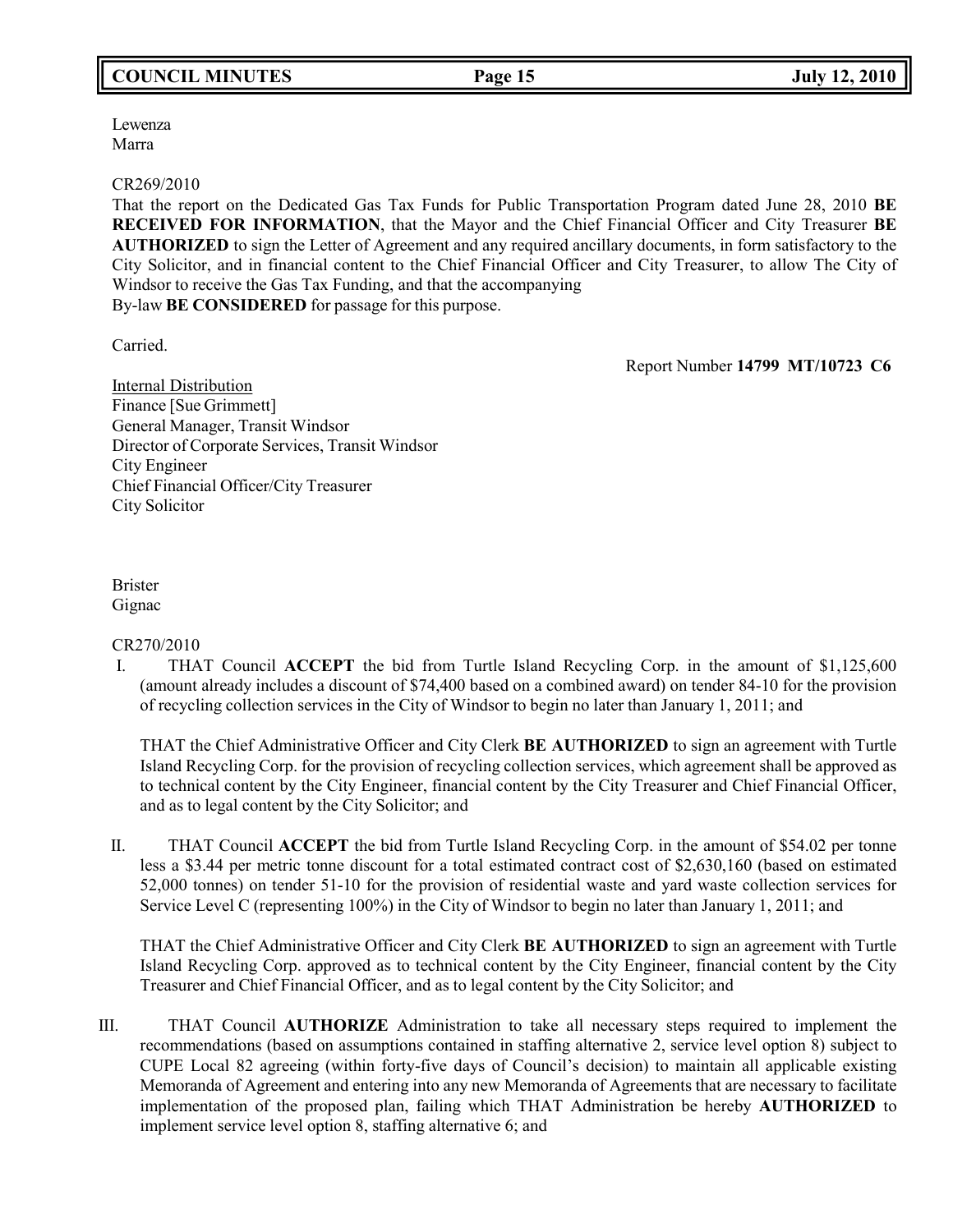**COUNCIL MINUTES Page 16 July 12, 2010**

- IV. THAT Council **APPROVE** the establishment of a Capital Project to track all one-time, transitional revenues and expenditures related to the contracting out of residential waste and yard waste collection services and recycling collection services; and
- V. THAT Administration be **AUTHORIZED** to dispose of the surplus fleet in accordance with the purchasing by-law and THAT the proceeds **BE TRANSFERRED** to the noted Capital Project to fund onetime, transitional costs related to contracting out; and
- VI. THAT Council **APPROVE** the transfer of the funds that have been accumulated in the Equipment Replacement Reserve Fund for future replacement of related fleet equipment; and
- VII. Given the significant assumptions, estimates, and variables contained within the business case analysis, THAT Council **APPROVE** a contingency within the new capital account in the amount of \$1,500,000 over the life of the contracts. Such contingency to be drawn upon based on a Delegation of Authority report approved by the Chief Administrative Officer; and
- VIII. That Administration **BE DIRECTED** to bring forward the necessary adjustments to the 2011 operating budget consistent with contracting out waste and yard waste collection services and recycling collection services; and

Carried.

At the request of the Mayor a recorded vote is taken.

### RESULTS OF RECORDED VOTE:

| In Favour | Councillors Brister, Gignac, Dilkens, Valentinis, Hatfield, Marra,<br>Postma and Mayor Francis |
|-----------|------------------------------------------------------------------------------------------------|
| Opposed   | Councillors Halberstadt, Lewenza and Jones                                                     |
| Abstain   | None                                                                                           |
| Absent    | None                                                                                           |

Report Number **14800 EI/10515** 7

Internal Distribution City Engineer Chief Administrative Officer Chief Financial Officer & City Treasurer Executive Director of Operations Manager of Purchasing & Risk Management City Solicitor

Lewenza Marra

CR271/2010

That the results of the poll conducted by the Deputy City Clerk on July 2, 2010 approving the following **BE CONFIRMED AND RATIFIED:**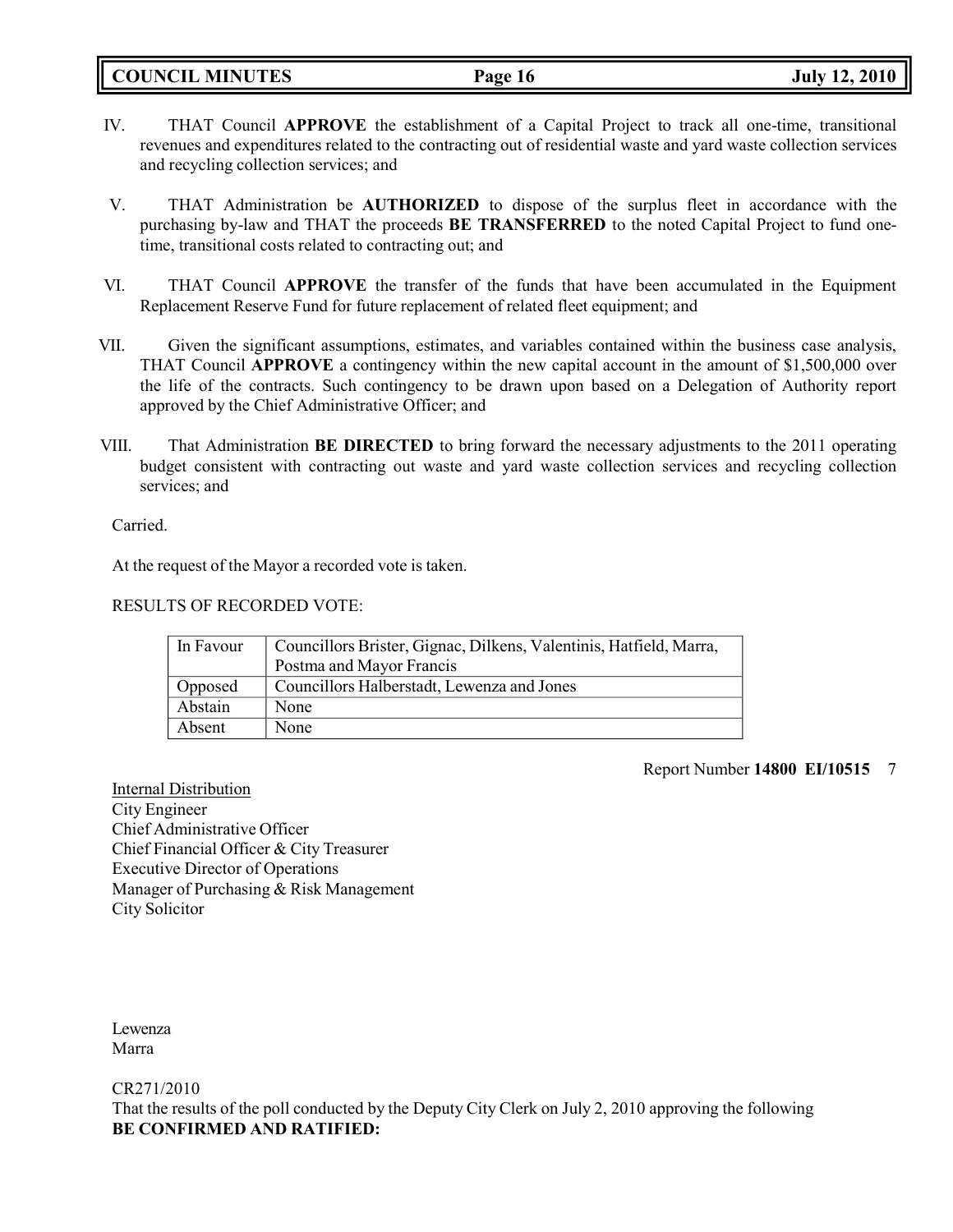| <b>COUNCIL MINUTES</b> | Page 17 | <b>July 12, 2010</b> |
|------------------------|---------|----------------------|
|------------------------|---------|----------------------|

That the amendment to the agreement with the Province of Ontario – Ministry of Health Promotion for the funding of the After-School Strategy for programming at Windsor Water World, Adie Knox Herman Recreation Complex and College Avenue Community Centre **BE APPROVED**, and further, that the Chief Administrative Officer and City Clerk **BE AUTHORIZED** to sign the amended agreement, satisfactory in technical content to the Executive Director of Recreation and Culture, in financial content to the City Treasurer, and in form to the City Solicitor.

Carried.

Report Number **14803 SS/10725 C8**

Internal Distribution Council Services[Steve Vlachodimos] City Clerk Executive Director of Recreation & Culture Community Development & Health Commissioner

Lewenza Marra

### CR272/2010

That the results of the poll conducted by the Deputy City Clerk on July 8, 2010 approving the following **BE CONFIRMED AND RATIFIED:**

> That the Acting Chief Administrative Officer and Deputy City Clerk **BE AUTHORIZED** to sign the amended agreement presented by the Ministry of Agriculture, Food and Rural Affairs which contains revised terms and conditions by which the amount of advanced funding available for Fiscal Year 2010/11 under the ISF Contribution Agreement with Ontario will be increased from up to 25 to up to 30 percent of the eligible costs that are expected to be incurred in that period.

Carried.

Report Number **14805 AFB/10444 C9**

Internal Distribution Council Services[Steve Vlachodimos] City Clerk Chief Financial Officer & City Treasurer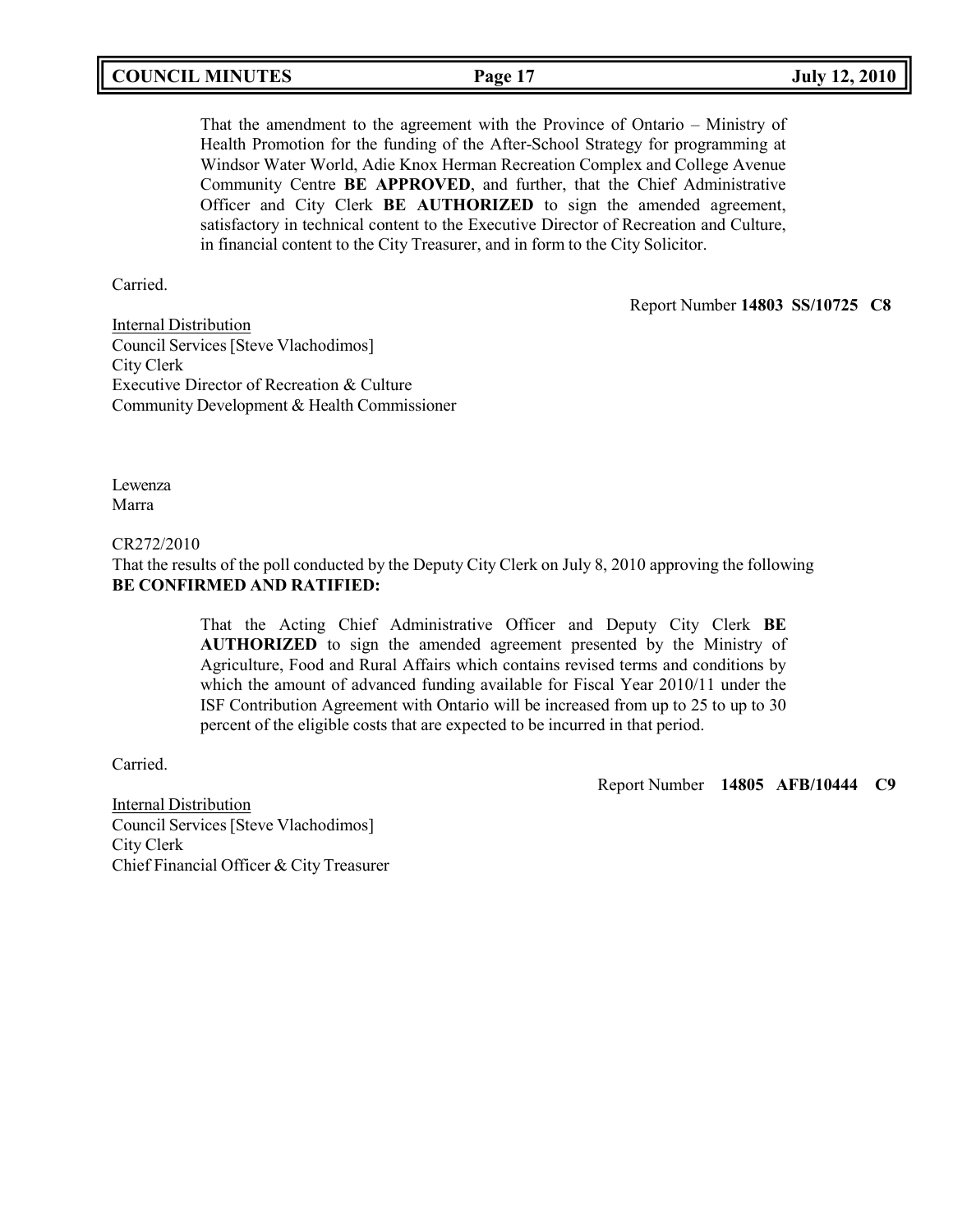**M201-2010-Item 3 AMENDED BY CR294/2011**

**ADOPTED by Council at its meeting held December 5, 2011 ADOPTED** by Council at its meeting held July 12, 2010 [**M201-2010**] VC/bm

# **SPECIAL MEETING OF COUNCIL – IN CAMERA July 12, 2010**

# **Meeting called to order at: 3:06 p.m.**

# **Members in Attendance:**

Mayor E. Francis Councillor D. Brister Councillor D. Dilkens Councillor C. Postma (arrives at 3:21 p.m.) Councillor R. Jones Councillor A. Halberstadt Councillor F. Valentinis (arrives at 3:08 p.m.) Councillor K. Lewenza (arrives at 3:13 p.m.) Councillor B. Marra Councillor P. Hatfield Councillor J. Gignac

# **Also in attendance:**

H. Reidel, Chief Administrative Officer R. Warsh, Community Development and Health Commissioner M. Sonego, City Engineer G. Wilkki, City Solicitor V. Critchley, City Clerk O. Colucci, Chief Financial Officer J. Lechicky, Manager of Employee Relations (Items 1 and 5) M. Stamp, Property Supervisor (Items 2, 3 and 4) V. Mihalo, Executive Director of Human Resources (Items 1 and 5)

# **Verbal Motion is presented by Councillor Gignac, seconded by Councillor Dilkens,**

# **to move in Camera for discussion of the following item(s):**

| Item No. | <b>Subject</b>                                 | <b>Section</b><br>Pursuant<br>to<br><b>Municipal</b><br>Act,<br>2001,<br><b>as</b><br>amended |
|----------|------------------------------------------------|-----------------------------------------------------------------------------------------------|
|          | <b>Personal matter – contract negotiations</b> | 239(2)(d)                                                                                     |
|          | Property matter – expropriation                | 239(2)(c)                                                                                     |
| 3.       | Property matter – acquisition of land          | 239(2)(c)                                                                                     |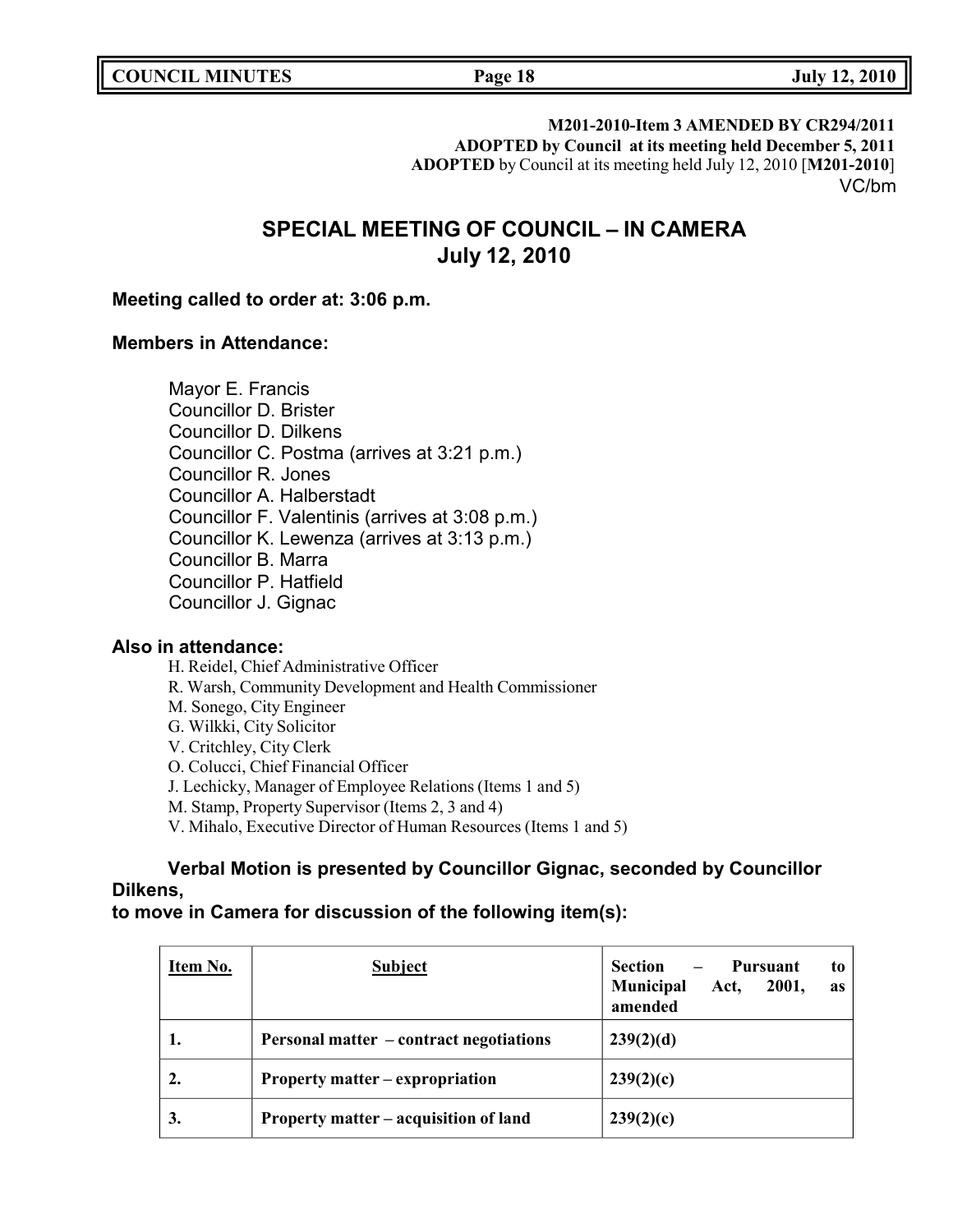| 4.         | Property matter – sale of property                                                                                   | 239(2)(c)                       |
|------------|----------------------------------------------------------------------------------------------------------------------|---------------------------------|
| <b>P5.</b> | Personal<br>matter – about<br>an<br>identifiable individual(s) and labour relations<br>See Item 7 on regular agenda. | $\frac{1}{2}$ 239(2)(b) and (d) |
| 6.         | Personal matter – about an identifiable<br>individual(s) - verbal report                                             | 239(2)(b)                       |

# **Motion Carried.**

# **Declarations of Pecuniary Interest:**

None disclosed.

**Discussion on the items of business.**

**Verbal Motion is presented by Councillor Brister, seconded by Councillor Dilkens, to move back into public session.**

**Motion Carried.**

# **Moved by Councillor Marra, seconded by Councillor Valentinis,**

# **THAT the Clerk BE DIRECTED to transmit the recommendation(s) contained in the report(s) discussed at the In-Camera Council Meeting held July 12, 2010 directly to Council for consideration at the next Regular Meeting.**

1. That the in-camera report from the Manager of Employee Relations, Executive Director of Human Resources, Fire Chief, Deputy Fire Chief, City Clerk, City Solicitor and Chief Financial Officer and City Treasurer respecting contract negotiations **BE RECEIVED,** and that Administration **BE AUTHORIZED** to proceed in accordance with the verbal direction of Council.

# **Councillors Lewenza and Jones voting nay.**

2. That the recommendation contained in the in-camera report from the Property Coordinator, Property Supervisor, City Solicitor and City Engineer respecting a property matter - expropriation **BE APPROVED**.

3. That the recommendation contained in the in-camera report from the Property Coordinator, Property Supervisor, City Solicitor, City Engineer and Chief Financial Officer and City Treasurer respecting a property matter – acquisition of land **BE APPROVED**.

4. That the recommendation contained in the in-camera report from the Property Supervisor, City Solicitor, Executive Director of Housing and Children's Services and Chief Financial Officer and City Treasurer respecting a property matter – sale of land **BE APPROVED**.

# **Councillors Lewenza, Valentinis and Dilkens voting nay.**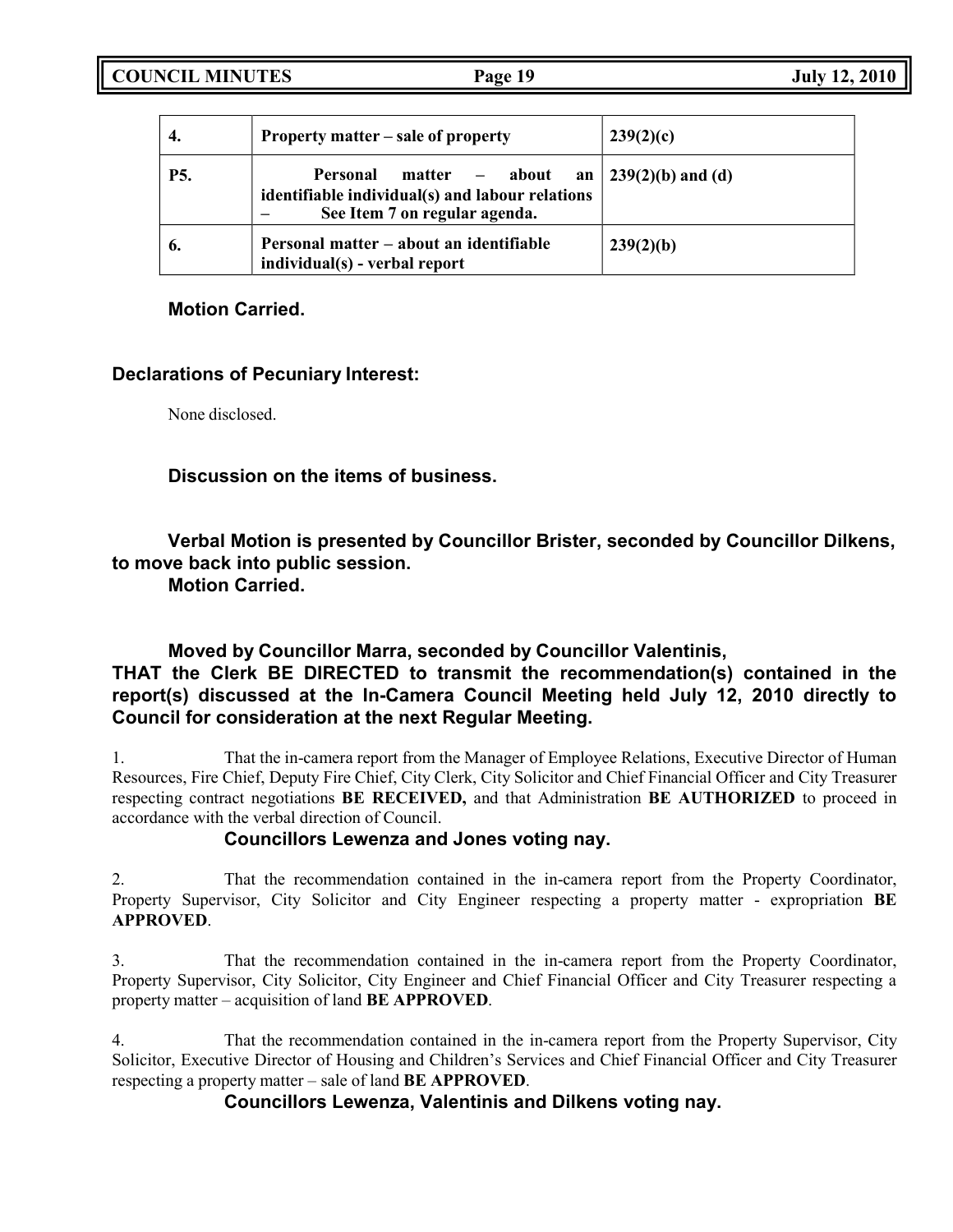| <b>COUNCIL MINUTES</b> | Page 20 | <b>July 12, 2010</b> |
|------------------------|---------|----------------------|
|                        |         |                      |

5. That the recommendation contained in the in-camera report from the Executive Director of Human Resources, City Solicitor, Executive Director of Operations, Executive Initiatives Coordinator and Chief Financial Officer and City Treasurer respecting a personal matter about an indentifiable individual(s) respecting Item 7 on the regular agenda **BE APPROVED**.

6. That the verbal report respecting a personal matter about an identifiable individual(s) **BE RECEIVED** and that Administration **BE AUTHORIZED** to proceed in accordance with the verbal direction of Council.

**Motion Carried.**

**Moved by Councillor Jones, seconded by Councillor Dilkens, That the special meeting of council held July 12, 2010 BE ADJOURNED. (Time: 4:49 p.m.) Motion Carried.**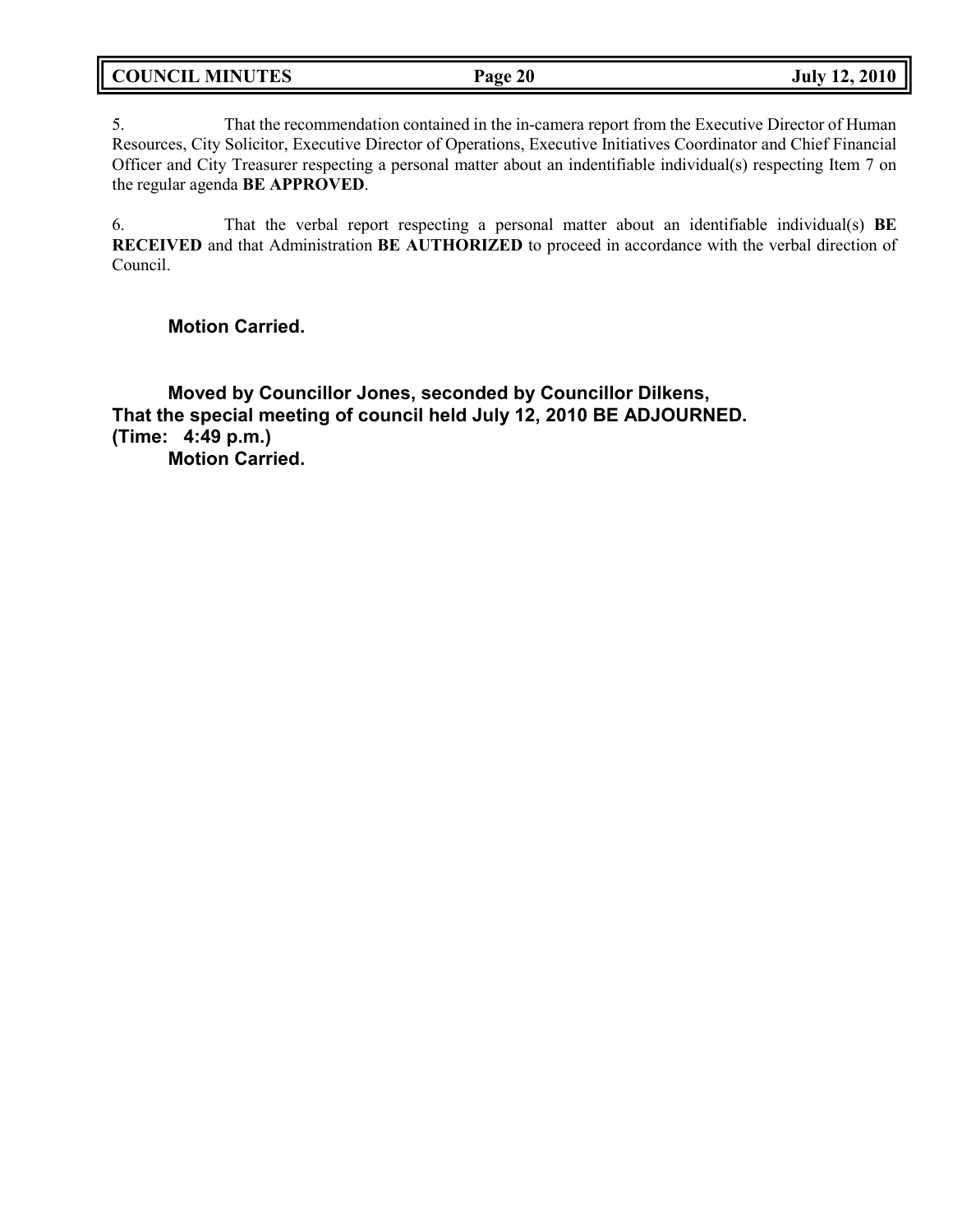| <b>COUNCIL MINUTES</b> |  |
|------------------------|--|
|------------------------|--|

**COUNCIL EXECUTE:** Fig. 2010<br> **COUNCIL COUNCIL COUNCIL COUNCIL COUNCIL COUNCIL COUNCIL COUNCIL COUNCIL COUNCIL COUNCIL** 

**ADOPTED** by Council at its meeting held July 12, 2010 [**M202-2010**] RB/ Windsor, Ontario, July 12, 2010

# **REPORT NO. 29** of the **INTERNATIONAL RELATIONS COMMITTEE of it's meeting held May 26, 2010**

Present:

Councillor D. Dilkens, Chairperson Councillor P. Hatfield Councillor R. Jones J. Barycki L. Kolody P. Persichilli B. Roberts F. Simpson

Your Committee submits the following recommendations:

1. That the following protocol relating to visiting delegations to the City of Windsor where a Canadian Entry VISA for delegate is required **BE APPROVED:**

- That inbound delegation requests **BE APPROVED** by the International Relations Committee and City Council;
- That an invitation letter **BE SENT** to the embassy of the visiting country where a Canadian VISA will be issued;
- That administration **BE AUTHORIZED** to inform Citizenship & Immigration Canada upon cancellation of any inbound delegations requiring an entry VISA.

Carried.

**CHAIRPERSON**

**SECRETARY**